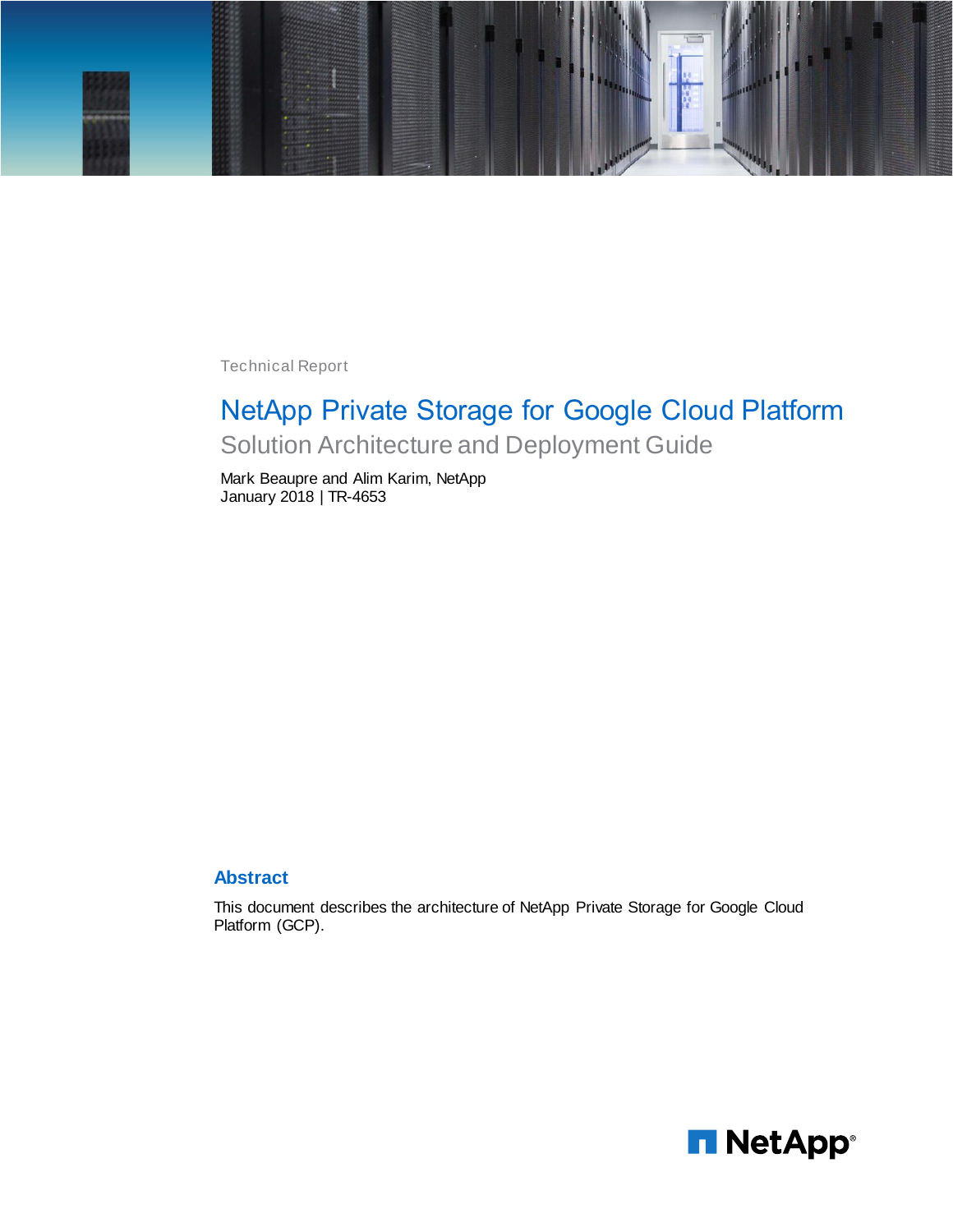#### **TABLE OF CONTENTS**

| 1              |     |    |  |  |  |  |  |
|----------------|-----|----|--|--|--|--|--|
|                | 1.1 |    |  |  |  |  |  |
|                | 1.2 |    |  |  |  |  |  |
|                | 1.3 |    |  |  |  |  |  |
| $\overline{2}$ |     |    |  |  |  |  |  |
|                | 2.1 |    |  |  |  |  |  |
|                | 2.2 |    |  |  |  |  |  |
|                | 2.3 |    |  |  |  |  |  |
| 3              |     |    |  |  |  |  |  |
|                | 3.1 |    |  |  |  |  |  |
|                | 3.2 |    |  |  |  |  |  |
|                | 3.3 |    |  |  |  |  |  |
|                | 3.4 |    |  |  |  |  |  |
|                | 3.5 |    |  |  |  |  |  |
|                | 3.6 |    |  |  |  |  |  |
|                | 3.7 |    |  |  |  |  |  |
|                |     |    |  |  |  |  |  |
|                |     | 25 |  |  |  |  |  |

## **LIST OF TABLES**

#### **LIST OF FIGURES**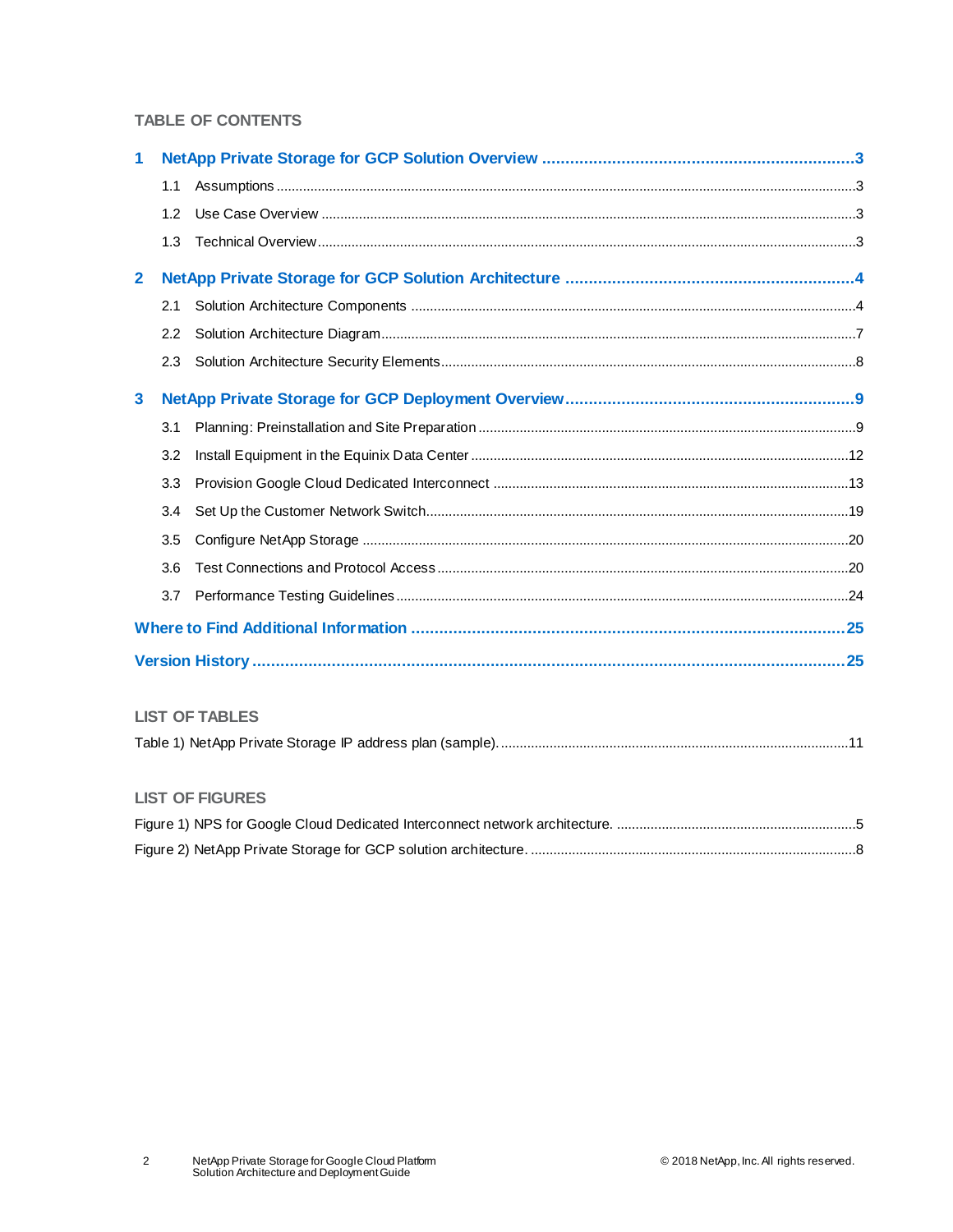## <span id="page-2-0"></span>**1 NetApp Private Storage for GCP Solution Overview**

This document describes the storage architecture of the NetApp Private Storage for the Google Cloud Platform (GCP) solution and provides procedures for deploying and testing the solution.

## <span id="page-2-1"></span>**1.1 Assumptions**

The document assumes that the reader has working knowledge of the following technologies:

- GCP services
- NetApp storage administration
- Network administration
- Windows and/or Linux administration

## <span id="page-2-2"></span>**1.2 Use Case Overview**

The NetApp Private Storage for GCP solution is a cloud-connected storage architecture that enables enterprises to build an agile cloud infrastructure that combines the scalability and flexibility of the GCP cloud with the control and performance of NetApp® storage.

NetApp storage is deployed at an Equinix colocation data center where the Google Cloud Interconnect (GCI) dedicated service is available, and the NetApp storage is connected to GCP compute resources through the GCP GCI network service.

Typical use cases for the NetApp Private Storage for GCP solution include:

- Development and testing
- Big data analytics
- Oracle, Microsoft SQL Server, and SAP primary workloads
- Disaster recovery (DR)
- Data with compliance requirements
- Data center migration and consolidation

For full information about NetApp Private Storage use cases, see NVA-0009: [NetApp Private Storage for](https://www.netapp.com/us/media/nva-0009.pdf)  [Cloud.](https://www.netapp.com/us/media/nva-0009.pdf)

## <span id="page-2-3"></span>**1.3 Technical Overview**

The NetApp Private Storage for GCP solution combines computing resources from GCP with NetApp storage deployed at a GCP Dedicated Interconnect location. Connectivity from the NetApp storage to the GCP cloud is made possible by the GCP Dedicated Interconnect network service.

At the time of the writing of this document (December 2017), customers who deploy the NetApp Private Storage for GCP solution at Equinix can use 10Gb/sec GCI connections provisioned manually by crossconnect. Up to eight 10Gb/sec GCI connections can be bonded to provide up to 80Gb/sec of bandwidth between the GCP cloud and NetApp storage.

In the GCP Dedicated Interconnect data center, the customer provides network equipment (switch or router) and NetApp storage systems. Virtual machines (VMs) in the GCP cloud connect to the NetApp storage through IP-based storage protocols (iSCSI, CIFS, or NFS). In addition, MPLS or point-to-point VPN network resources can be used to provide connectivity between GCP regions as well as connectivity to on-premises data centers.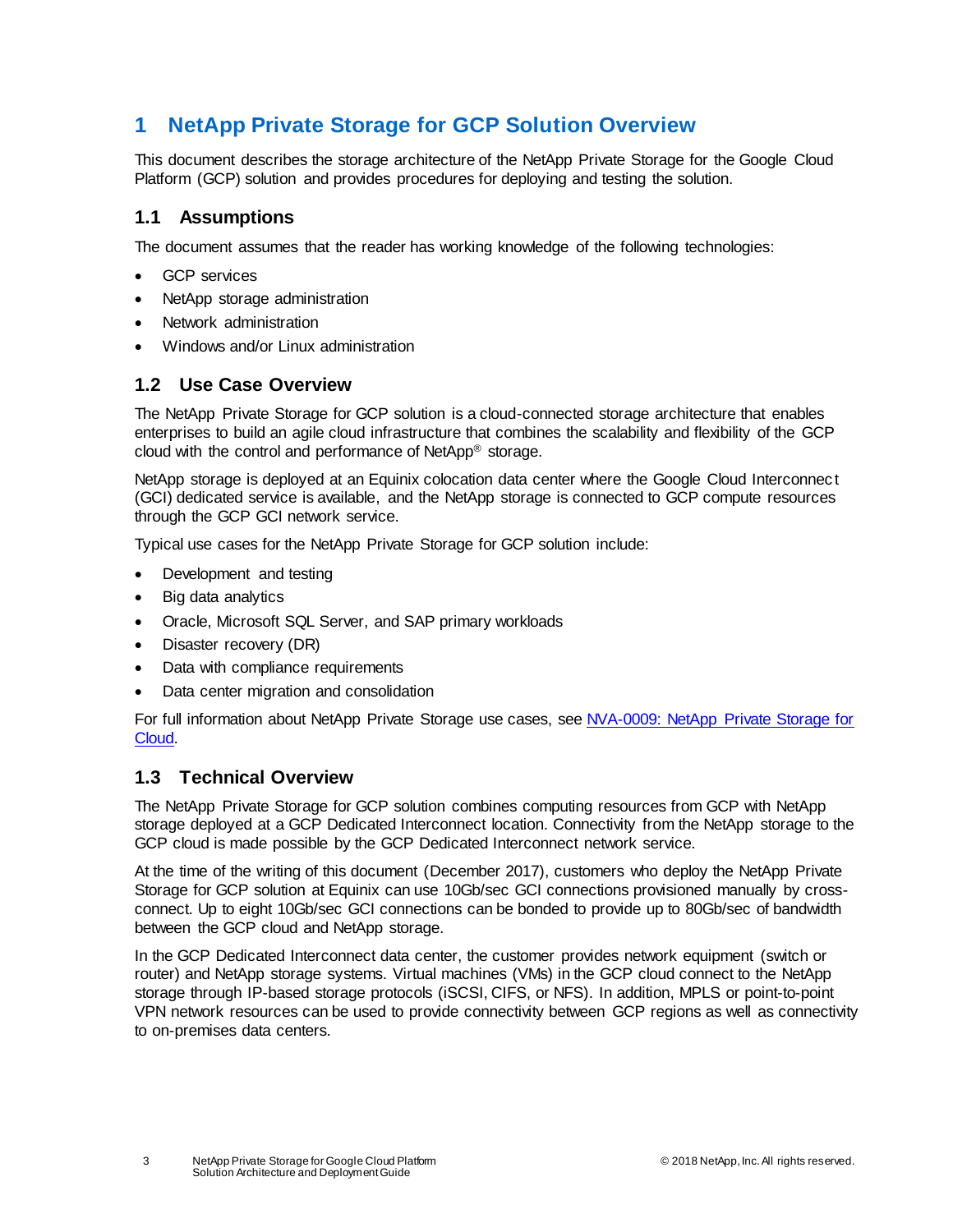## <span id="page-3-0"></span>**2 NetApp Private Storage for GCP Solution Architecture**

This section describes the components of the solution architecture and explains the data security elements that are included.

## <span id="page-3-1"></span>**2.1 Solution Architecture Components**

The solution architecture consists of the following components:

- Google Compute Engine
- Google Virtual Private Cloud (VPC)
- Google Cloud Dedicated Interconnect
- Equinix colocation data center (dedicated interconnect location)
- Border Gateway Protocol (BGP)
- Customer-provided layer 3 network equipment
- NetApp storage (AFF, FAS, FlexArray® storage virtualization software, and E-series)

## **Google Compute Engine**

Google Compute Engine is a cloud service that provides resizable computing capacity in the cloud.

#### **Locations**

The Google Compute Engine service is available on a per-GCP region basis. Each GCP region is tied to a specific geographic location.

Virtual machines (VMs) used with the NetApp Private Storage for GCP solution can be deployed through the Google Cloud Platform Console web interface. Advanced GCP users can programmatically deploy VMs through APIs and scripts that use the gcloud command line tool.

For more information about locations where the Google Compute Engine service is available, see the [Google Compute Engine Product Information.](https://cloud.google.com/compute/)

#### **Machine Types**

Google Compute Engine VMs have various machine types that support the customer's compute needs. Each machine type is a combination of CPU, memory, storage, and network bandwidth.

Machine types can be predefined or custom. Predefined machine types offer predefined VM configurations of CPU, memory, storage, and network bandwidth. Custom machine types allow customers to configure the VM to a workload.

For more information about custom machine types, see the [Custom Machine Type documentation.](https://cloud.google.com/custom-machine-types/)

#### **Available Operating Systems**

In addition to different machine types, Google Compute Engine VMs can run different operating systems. including Windows and Linux. For a list of operating systems available in GCP, refer to the Google [Compute Engine Images documentation.](https://cloud.google.com/compute/docs/images#os-compute-support)

For each operating system and application type, you can validate version compatibility with the NetApp client software and ONTAP® software version through the [NetApp Interoperability Matrix Tool.](https://mysupport.netapp.com/matrix/#search) 

**Note:** This site requires a NetApp Support account login.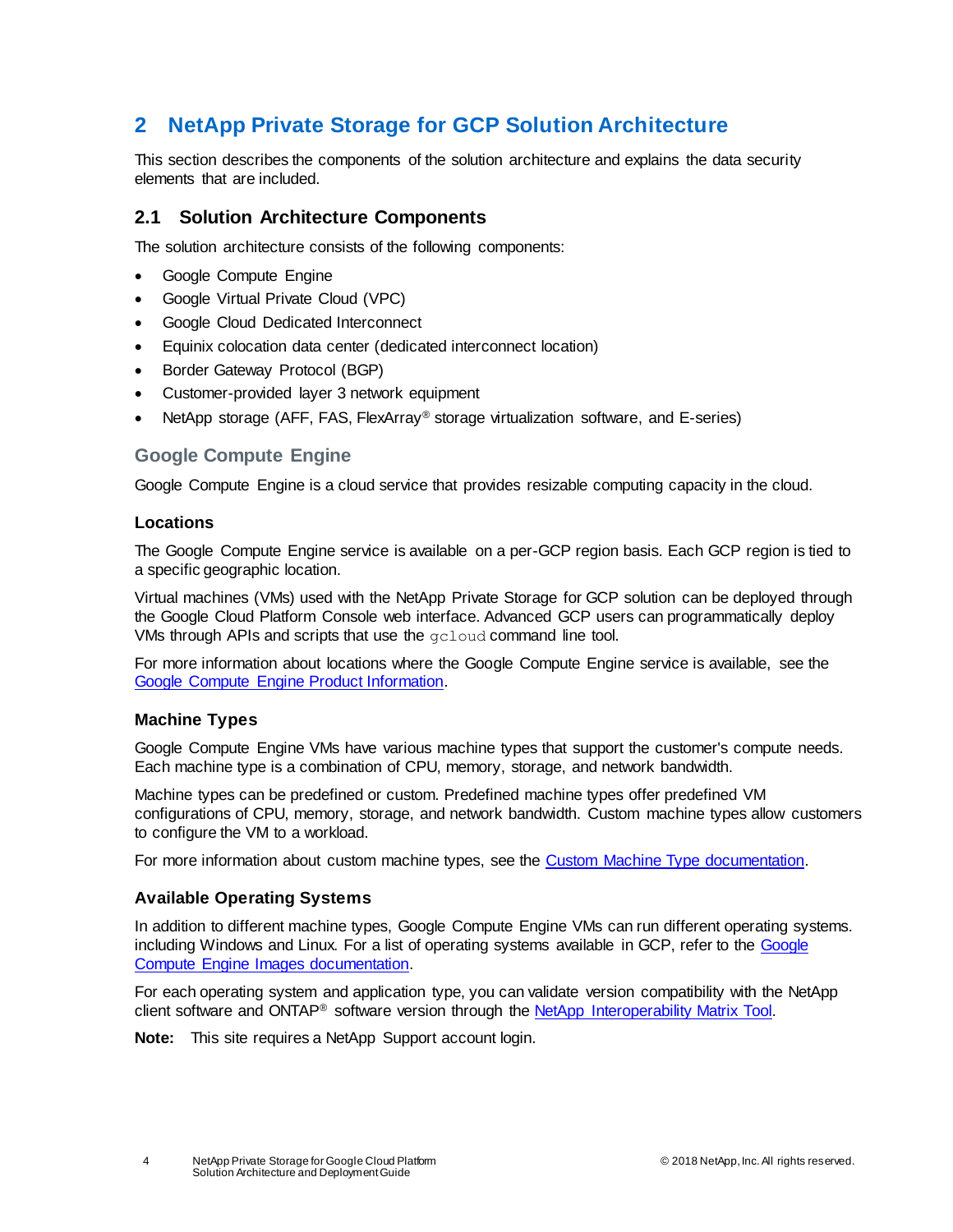#### **Google Virtual Private Cloud**

The Google VPC service provides isolated RFC 1918 IPv4 address ranges (10.0.0.0/8, 172.16.0.0/12, and 192.168.0.0/16) in the Compute Engine VMs that can be deployed.

A VPC can use a predefined IP address range, called auto-mode creation. Alternatively, a VPC can use a customized IP address range, subnets, and firewall rules; this is called VPC custom-mode creation.

A VPC can be connected to the customer's network, located in the Google Cloud Interconnect data center, or to on-premises customer networks through a point-to-point VPN.

In the GCP, a VPC is a global resource, but subnets are regional resources. VMs are deployed into VPC subnets.

For more information, see the GCP [VPC documentation.](https://cloud.google.com/compute/docs/vpc/)

#### **Google Cloud Dedicated Interconnect**

Google Cloud Dedicated Interconnect is used to connect a customer's infrastructure to the Google Cloud Platform.

In the NPS solution, Google Cloud Dedicated Interconnect is used to establish a dedicated network connection between the customer-provided network equipment in the Google Cloud Interconnect data center and the GCP VPC. Dedicated Interconnect supports the use of industry-standard 802.1Q virtual local area networks (VLANs) as well as 802.3ad link aggregation control protocol (LACP).

Multiple VLANs can be used to connect to multiple VPCs over the same physical Dedicated Interconnect network connection. The use of VLANs supports the segregation of network traffic from the storage, through the network equipment, and through to the VPC.

[Figure 1](#page-4-0) shows the high-level NPS for Google Cloud Dedicated Interconnect network architecture.

<span id="page-4-0"></span>**Figure 1) NPS for Google Cloud Dedicated Interconnect network architecture.**



A single Dedicated Interconnect network connection is 10Gb Ethernet (10GbE). Customers can order up to eight Dedicated Interconnect network connections for a total of 80Gbps of bandwidth to one or more VPCs. When using multiple physical connections, the links are aggregated using LACP.

Dedicated Interconnect supports redundant network connections and can be combined with LACP.

For more information, see the [Google Cloud Dedicated Interconnect](https://cloud.google.com/interconnect/docs/) documentation.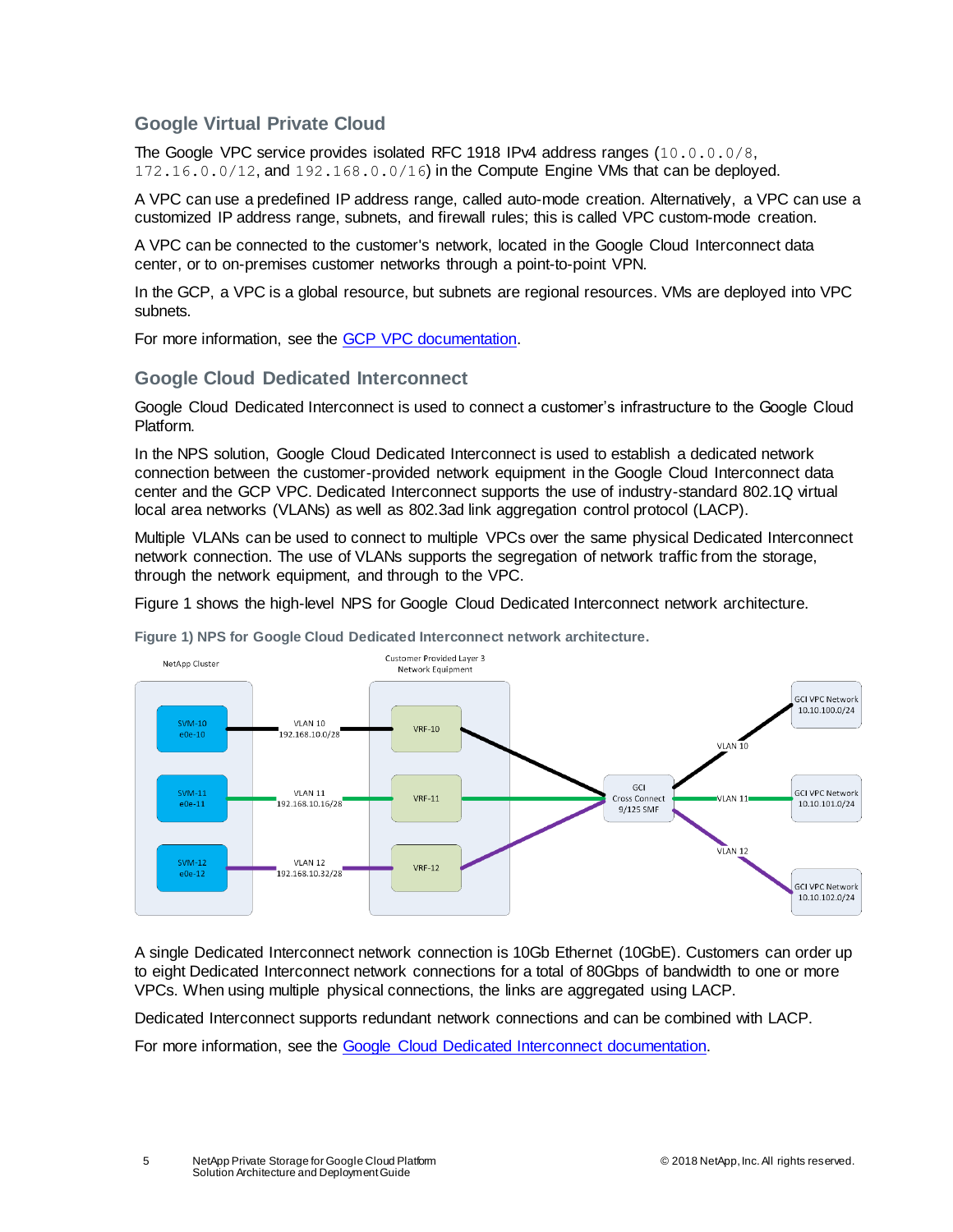## **Equinix Colocation Data Center (Dedicated Interconnect Location)**

#### **GCP Point of Presence**

Google Cloud Dedicated Interconnect locations provide connectivity to the GCP through Dedicated Interconnect network connections. Equinix and other colocation providers have GCP Point of Presence in their data centers. This feature offers private connectivity to the GCP and does not go over the internet.

**Note:** Each Dedicated Interconnect location supports a subset of GCP regions.

For a list of locations and their supported regions, see the [Dedicated Interconnect Colocation Facility](https://cloud.google.com/interconnect/docs/concepts/colocation-facilities)  [Locations documentation.](https://cloud.google.com/interconnect/docs/concepts/colocation-facilities)

Some, but not all, Equinix data centers are close to the GCP region data centers; therefore, the latencies between Equinix and GCP can vary. NetApp recommends validating the latency of the network connectivity to the GCP before deploying workloads into the NetApp Private Storage for GCP solution.

#### **Physical Security**

Equinix data centers offer a secure, highly available environment for the customer-owned NetApp storage and network equipment for the NetApp Private Storage for GCP solution. Equinix provides a high degree of physical security.

Customers have the option of deploying their storage into dedicated secure cages or into secure cabinets in shared cages.

For more information about Equinix physical security, see the Equini[x Physical Security](http://www.equinix.com/resources/videos/ibx-data-center-physical-security/) webpage, or contact your Equinix account team.

#### **Operational Security**

Equinix data centers have a minimum N+1 power and cooling system redundancy. Many Equinix data centers have N+2 power and cooling system redundancy.

For more information about Equinix operational reliability, see the Equinix [Operational Reliability](http://www.equinix.com/why-equinix/operational-reliability/) webpage, or contact your Equinix account team.

## **Border Gateway Protocol**

BGP is used to support network routing between the GCP VPC and the network in the GCI location data center over the Dedicated Interconnect network connection.

The network in the Equinix colocation data center is directly connected to the customer-provided layer 3 network equipment. The BGP configuration advertises local network routes to the VPC network over the GCI network connection. It also receives the BGP advertisements from the VPC network over the Dedicated Interconnect network connection.

## **Customer-Provided Layer 3 Network Equipment**

The customer-provided network equipment is in the same GCI location data center as the NetApp storage. NetApp does not certify specific network equipment to be used in the solution; however, the network equipment must support the following features:

- BGP
- At least one 9/125 single-mode fiber (SMF) (10Gbps) port
- 1000BASE-T Ethernet ports
- 802.1Q VLAN tags
- 802.3ad LACP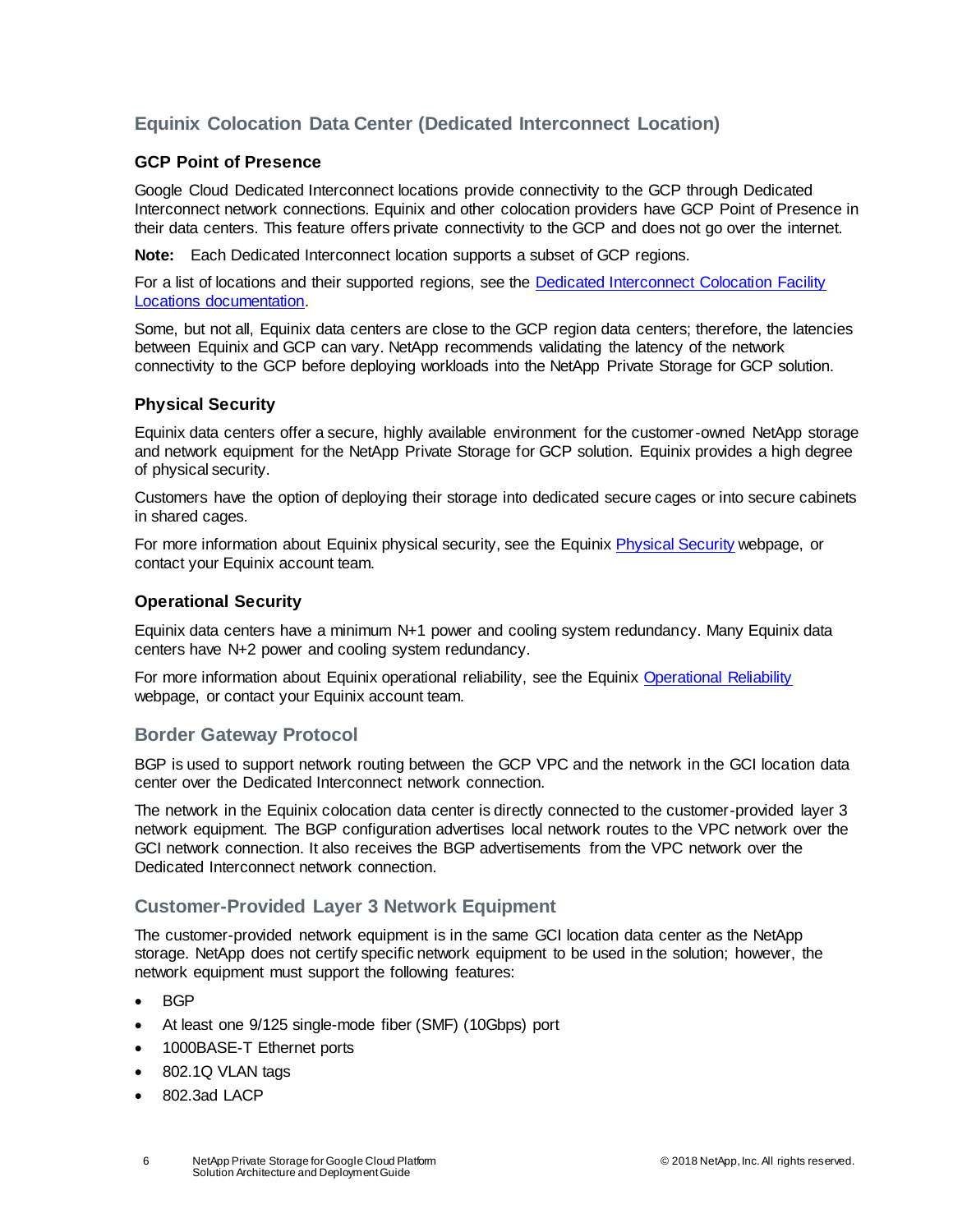The following features are optional:

- Virtual routing and forwarding (VRF)
- Redundant network switches
- Redundant 9/125 SMF (10Gbps) ports
- 40GbE ports (dependent on the NetApp storage)

#### **Required Features**

As previously noted, BGP is used to route network traffic between the local network in the Dedicated Interconnect data center and the GCP VPC network.

Dedicated Interconnect requires a minimum of one physical connection (9/125 SMF) from the customerowned network equipment to the GCP.

1000BASE-T network ports on the switch provide network connectivity from the NetApp storage. Although these ports can be used for data, NetApp recommends using 1GbE ports for node management and outof-band management.

802.1Q VLAN tags are used by GCI VLANs to segregate network traffic on the same physical network connection to different VPCs.

802.3ad LACP is used by GCI to aggregate physical network links to increase the amount of bandwidth between the NetApp storage and the Google Cloud Platform.

#### **Optional Features**

VRF is a way of segregating routing on a single layer 3 switch. Isolating routing is useful in multitenant environments to restrict network access between tenancies.

Redundant network switches protect against a loss of Dedicated Interconnect service caused by switch failure.

**Note:** For information about configuring redundant network switches, consult your network equipment vendor's documentation.

Redundant 9/125 SMF ports protect against a loss of Dedicated Interconnect service caused by a port or cable failure.

Some NetApp storage platforms support 40GbE connectivity natively. Using switches that can support 40Gb to 4 x 10Gbp connectivity (hydra cables) allows these platforms to be used with 10GbE switches. Alternatively, use network equipment that have 40GbE ports.

## **NetApp Storage**

The NetApp storage platforms that can be used in the NetApp Private Storage solution are FAS and AFF, E-series, SolidFire® (Element® OS 9.0 or later), and StorageGRID® Webscale.

## <span id="page-6-0"></span>**2.2 Solution Architecture Diagram**

Figure 2 shows the architecture of the NetApp Private Storage for GCP solution.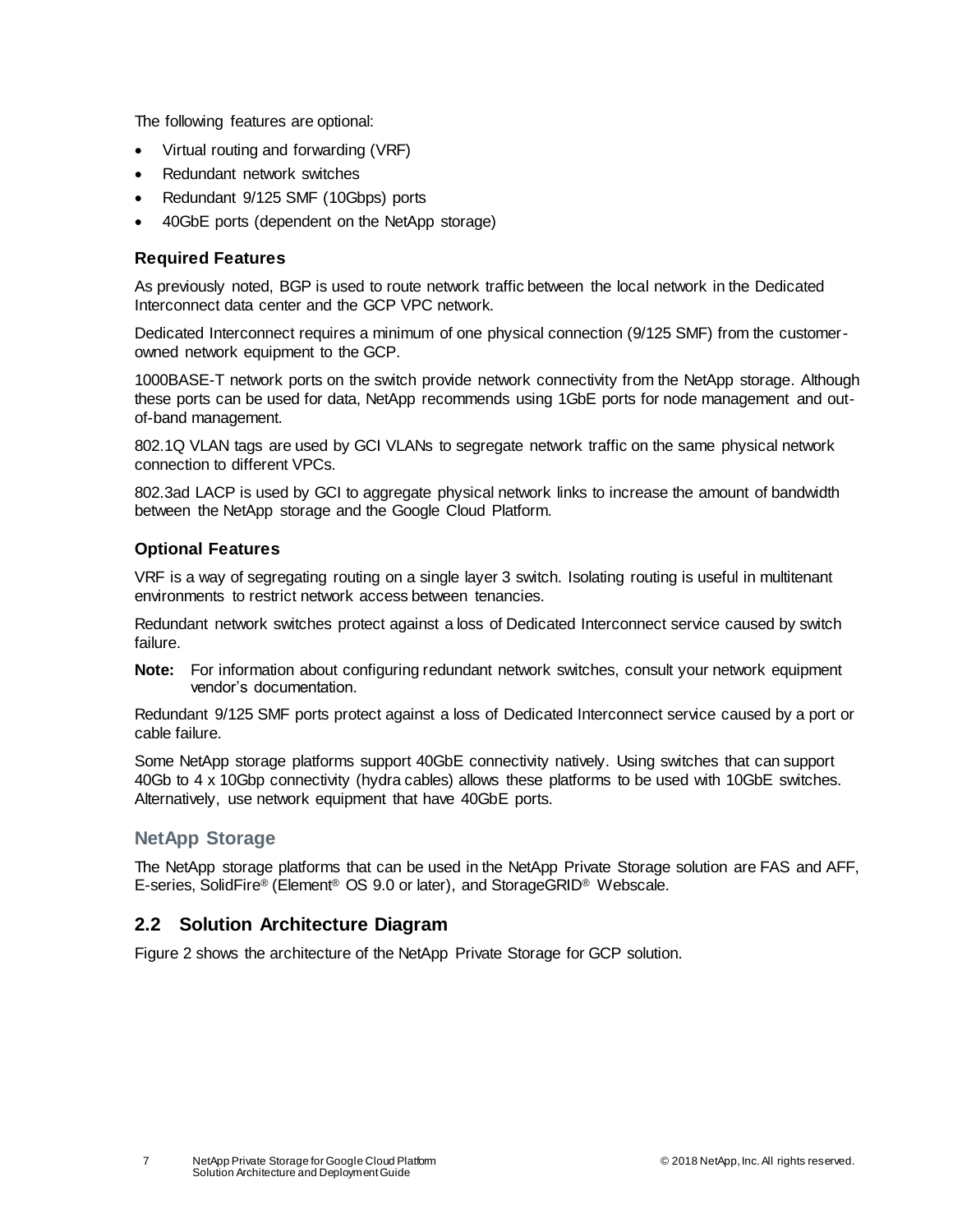#### <span id="page-7-1"></span>**Figure 2) NetApp Private Storage for GCP solution architecture.**



## <span id="page-7-0"></span>**2.3 Solution Architecture Security Elements**

NetApp Private Storage for GCP allows customers to store their data on NetApp storage that they own or control, so that they can maintain compliance and enhance security of their persistent data.

The solution contains the following security-related elements:

- **GCP VPC network**
- Dedicated Interconnect network
- Physical security for the Equinix colocation data center
- NetApp storage encryption
- NetApp volume encryption

#### **GCP Virtual Private Cloud Network**

GCP VPC provides network isolation for the resources (VMs, services, and so forth) that are provisioned in it. Google Compute Engine VMs provisioned in a VPC can communicate with each other within the network. Resources external to the VPC do not have access to the resources in the VPC.

GCP VPCs can be accessed securely through a site-to-site VPN or through a GCI network connection at a GCI location data center such as Equinix.

#### **Dedicated Interconnect Network**

The Google Cloud Dedicated Interconnect network is a dedicated, private, secure network connection that does not traverse the Internet. GCP connects to NetApp storage in the Equinix colocation data center through physical cross-connects that are not shared with other customers.

## **Physical Security for Equinix Colocation Data Center**

Equinix provides state-of-the-art physical security at all of its data centers where Google Cloud Dedicated Interconnect service is available. The data centers have security guards and security systems to provide video surveillance. The security systems have biometric hand scanners combined with mantrap interlocks to restrict access to authorized personnel only.

For more information about Equinix physical security, see the Equinix [Physical Security](http://www.equinix.com/resources/videos/ibx-data-center-physical-security/) webpage.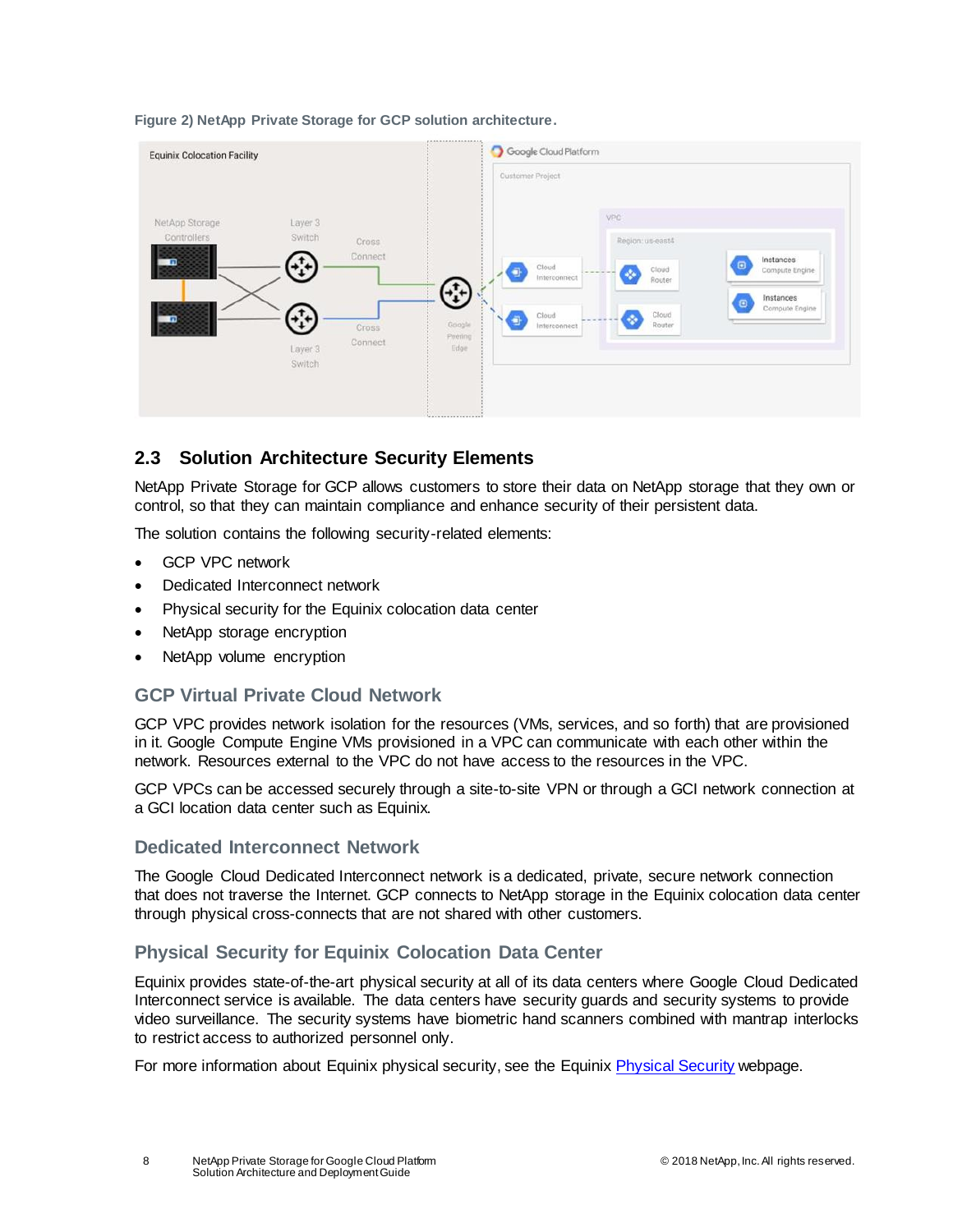## **NetApp Storage Encryption**

NetApp Storage Encryption is the NetApp implementation of full-disk encryption (FIPS 140-2 level 2, AES-256 encryption) that uses self-encrypting drives from leading vendors, allowing data on NetApp storage to be fully encrypted while maintaining storage efficiency and performance.

For more information, see [NetApp Storage Encryption.](http://www.netapp.com/us/products/storage-security-systems/netapp-storage-encryption.aspx)

## **NetApp Volume Encryption**

NetApp Volume Encryption delivers software-based AES-256 encryption of individual volumes—each with its own unique key on any type of data on FAS and AFF storage systems.

For more information, see [NetApp Volume Encryption](http://www.netapp.com/us/media/ds-3899.pdf) Datasheet.

## <span id="page-8-0"></span>**3 NetApp Private Storage for GCP Deployment Overview**

This section describes the standard deployment methodology for NetApp Private Storage for GCP. However, because no two customer environments are the same, NetApp has delivery partners who specialize in deploying NetApp Private Storage solutions. These partners are experienced and can help make your deployment a success. For information about NetApp Private Storage delivery partners, contact your NetApp account representative.

The high-level deployment workflow consists of the following phases and tasks:

- 1. Planning: Preinstallation and site preparation
- 2. Deployment:
	- a. Installing the equipment in the Equinix Data Center
	- b. Provisioning the Google Cloud Dedicated Interconnect
	- c. Setting up the GCP VPC Network
	- d. Setting up the Customer Network Switch
	- e. Configuring the NetApp storage
- 3. Validation: Testing connections and protocols

## <span id="page-8-1"></span>**3.1 Planning: Preinstallation and Site Preparation**

The following preinstallation and site preparation tasks take place during the planning phase of the NPS for GCP workflow.

To establish colocation power and space requirements, perform the following tasks, which are detailed in the following subsections:

- 1. Establish colocation power and space requirements.
- 2. Order space and power.
- 3. Order the necessary network, storage, and rack hardware.
- 4. Create an IP address plan.
- 5. Obtain Google and Equinix Customer Portal accounts.
- 6. Create an inbound shipment request through the Equinix Customer Portal.
- 7. Install Google Cloud Command Line Interface (gcloud) tools (optional).

In the final step of the planning phase, you validate that all preinstallation and site preparation tasks have been completed and the workflow is ready to move to the next phase.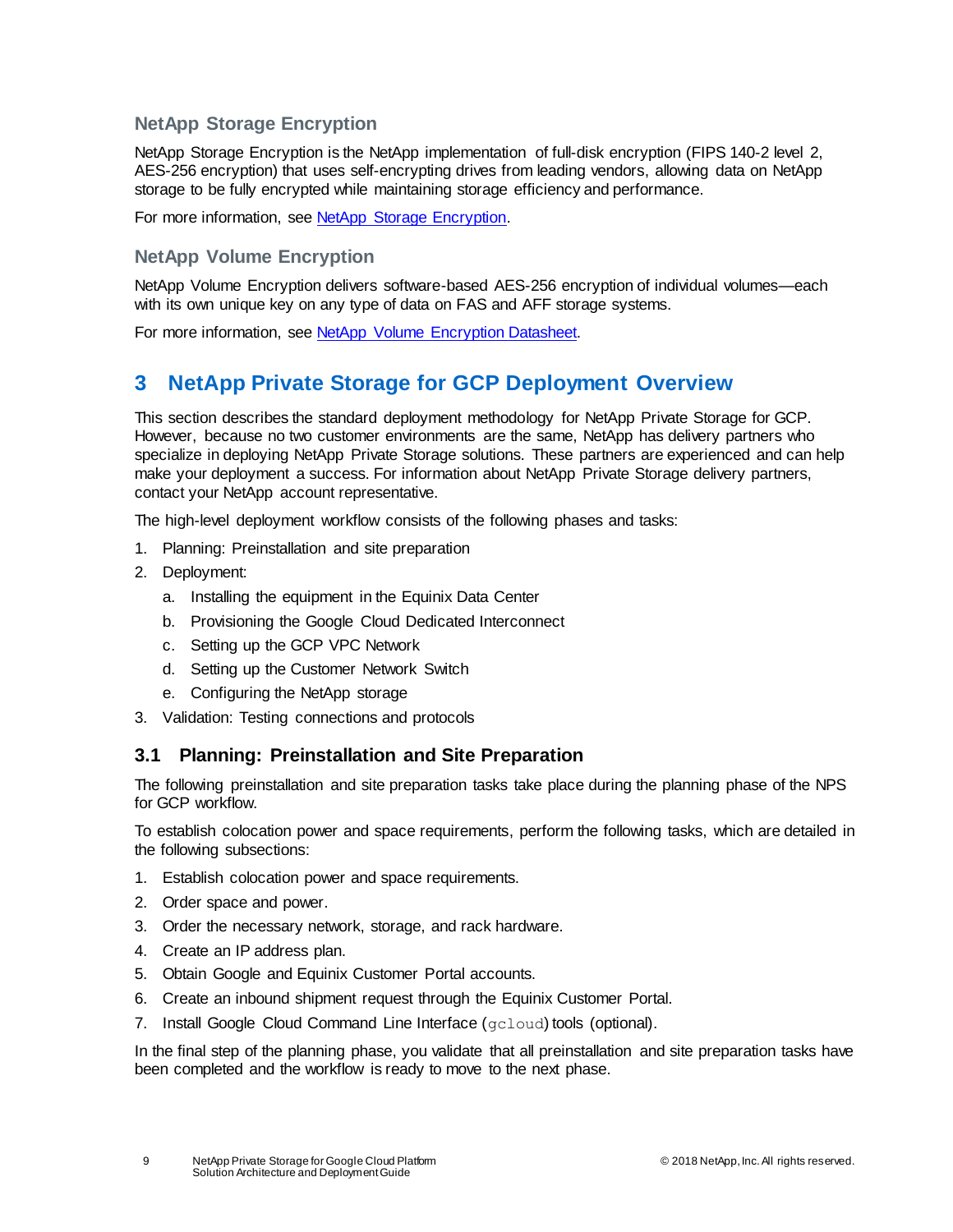#### **Establish Colocation Power and Space Requirements**

Use the [NetApp Hardware Universe](https://hwu.netapp.com/) to determine the power and space requirements of the NetApp storage used with the NetApp Private Storage for GCP solution. Contact your NetApp account team for more information about the power and space requirements of the storage you want to deploy with NPS.

Use the technical specifications for the network equipment used by the NetApp Private Storage for GCP solution. Contact your network switch vendor about the power and space requirements of the network equipment you want to deploy with NPS.

#### **Order Space and Power**

There are two types of colocation space at Equinix: shared and dedicated. Shared space is a secure cage containing secure cabinets used by multiple customers. Customers are required to use Equinix racks in a shared space configuration.

Dedicated space is a secure cage that is assigned to a single customer. The smallest dedicated cage consists of five cabinets. Customers can either use their own Equinix racks or bring their own.

NetApp recommends that customers use redundant power connections connected to separate power distribution units (PDUs) so that the NetApp Private Storage solution can survive the loss of a single power connection.

The typical power connection configuration used with NetApp Private Storage is 208V/30A single-phase AC power. The number of volts can vary from region to region.

Contact your Equinix account team for information about available space and power options in the Equinix data center where you want to deploy NPS.

#### **Order Necessary Network, Storage, and Rack Hardware**

If more than six ports of power are required on a PDU, you need to purchase a third-party PDU, or order additional power connections from Equinix. Equinix sells PDUs that fit well with their cabinets.

The Equinix cabinets are standard 42U, 4-post racks.

Contact your NetApp account team to make sure that you order the correct rail kits for the cabinets you are using.

If you are using a secure cabinet in a shared cage, order a top-of-rack demarcation panel to connect the network equipment to GCP. The demarcation panel should be 24-port SC optical.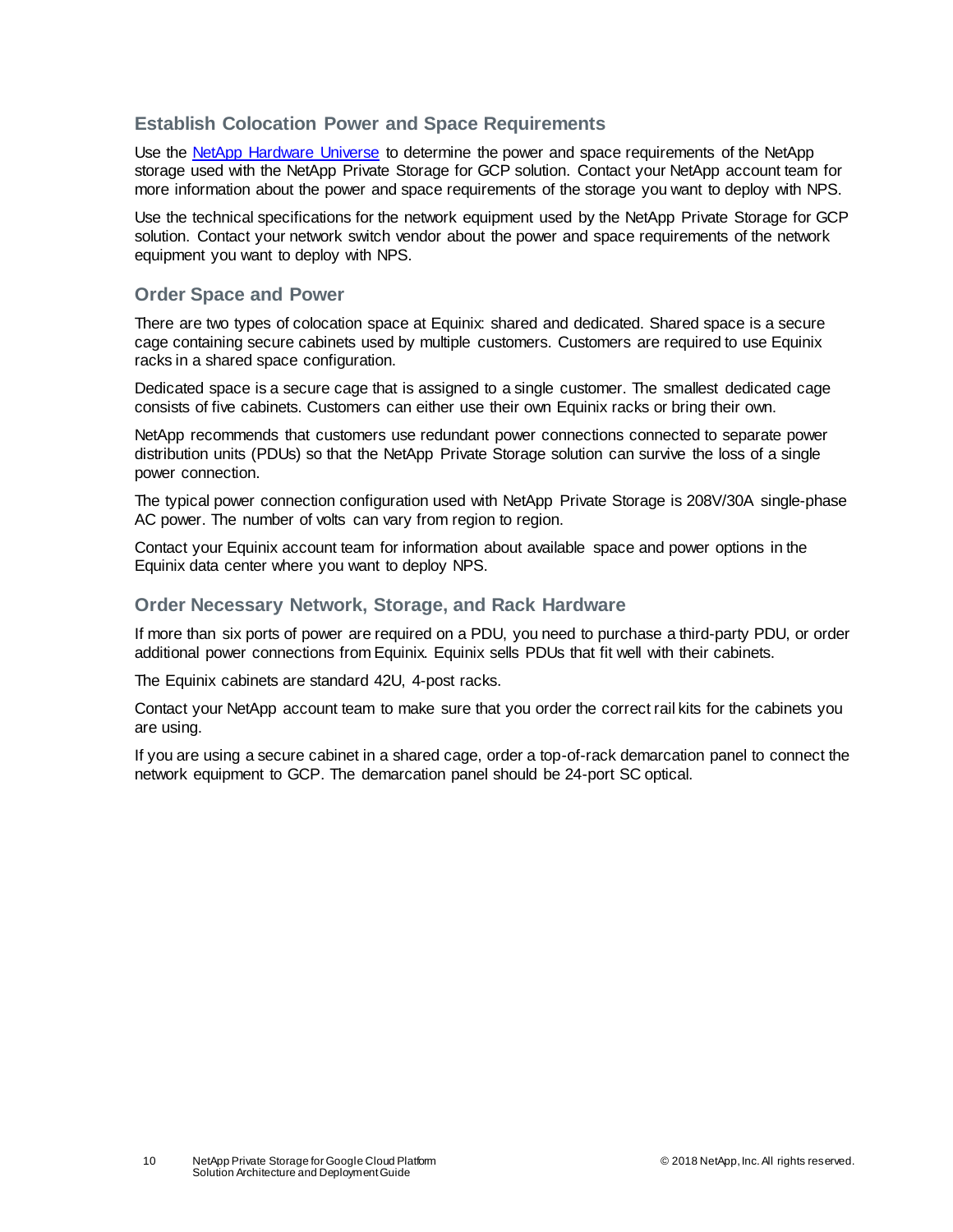## **Create IP Address Plan**

The creation of the IP address plan for NetApp Private Storage is a crucial step. Use the data i[n](#page-10-1) 

[Table 1](#page-10-1) directly in the configuration of the NPS network. As a reminder, the unit of tenancy is an SVM connected to a GCP VPC network through a GCI network connection[.](#page-10-1)

#### <span id="page-10-1"></span>[Table 1](#page-10-1) is a sample IP address plan.

<span id="page-10-0"></span>

| Table 1) NetApp Private Storage IP address plan (sample). |  |  |  |  |
|-----------------------------------------------------------|--|--|--|--|
|                                                           |  |  |  |  |

| <b>Tenant</b> | <b>Tenant</b><br><b>VLAN</b> | <b>NPS SVM</b><br><b>Network</b> | <b>BGP Peering</b><br><b>Network</b> | <b>BGP</b><br>Authentication<br>Key | <b>BGP</b><br><b>ASN</b> | <b>GCP</b><br><b>VPC</b><br><b>Network</b> | <b>GCP</b><br>Region |
|---------------|------------------------------|----------------------------------|--------------------------------------|-------------------------------------|--------------------------|--------------------------------------------|----------------------|
|               | Assigned<br>by Google        |                                  | Assigned by<br>Google                | N/A                                 |                          |                                            |                      |
|               | Assigned<br>by Google        |                                  | Assigned by<br>Google                | N/A                                 |                          |                                            |                      |
|               | Assigned<br>by Google        |                                  | Assigned by<br>Google                | N/A                                 |                          |                                            |                      |
|               | Assigned<br>by Google        |                                  | Assigned by<br>Google                | N/A                                 |                          |                                            |                      |

Where:

- **Tenant.** The name or description of the NPS tenant.
- **Tenant VLAN.** The VLAN number that the NPS tenant uses to connect the NetApp storage assigned to them to the GCP VPC over a GCI network VLAN (for example, 100). Currently, the VLANs are assigned by Google.
- **NPS SVM network.** The network CIDR used by the NetApp SVM logical network interfaces. The network is typically a private network CIDR (such as 192.168.100.0/28).
- **BGP Peering network.** The BGP peering network is a /29 network. Google assigns a peering network to test the physical connection. After Google confirms that the network connection is working, they automatically send the peering network to be used.

**Note:** The lower IP address number of the peering network is assigned to the layer 3 interface on the network equipment in Equinix and the higher number is assigned to the GCP cloud router.

- **BGP authentication key.** At the time of this publication, Dedicated Interconnect does not use shared BGP keys.
- **BGP ASN.** The BGP Autonomous System Number (ASN) is the unique number assigned to the network equipment in Equinix. The ASN is a private ASN number. Private ASN numbers range from 64,512 to 65,535.
- **GCP VPC network.** The network CIDR of the GCP VPC (such as 10.10.100.0/24).

**Note:** You can allow auto-creation of the VPC network CIDR.

• **GCP region.** The GCP region that the VPC is created and connected through Dedicated Interconnect.

#### **Obtain Google and Equinix Customer Portal Accounts**

If you do not have an GCP account already set up, go to the [Google Accounts](https://accounts.google.com/) webpage to create one.

Contact your Equinix account team to get your account set up in the [Equinix Customer Portal.](https://portal.equinix.com/)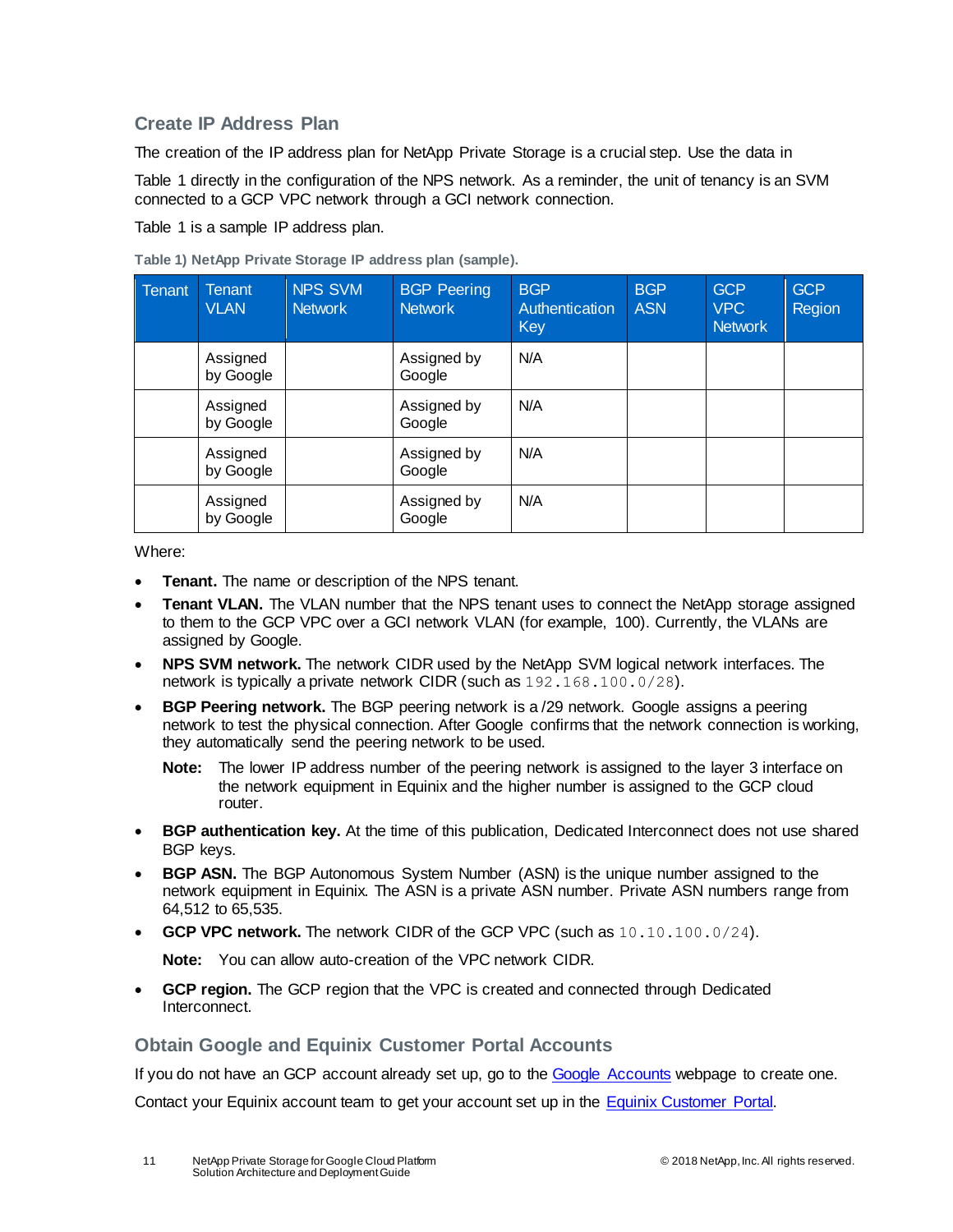## **Create an Inbound Shipment Request Through Equinix**

Equinix physical security procedures require an inbound shipping request for any shipments sent to an Equinix data center. The shipping addresses for the data center (also known as IBX) are located in the [Equinix Customer Portal.](https://portal.equinix.com/)

In the inbound shipment request, you must provide the shipper, shipment tracking number, number of items in the shipment, weight of items in the shipment, and the date that the shipment is expected to arrive at the IBX.

When shipping equipment to the Equinix data center, use this format for the address: s

Name of cage/suite c/o Equinix Address of data center

For more information about Equinix shipping and receiving procedures for IBX, see the [Equinix Customer](https://portal.equinix.com/)  [Portal](https://portal.equinix.com/) or contact your Equinix Client Services manager.

#### **Install GCP Command Line Interface (gcloud) Tools**

The [GCP Cloud SDK documentation](https://cloud.google.com/sdk/gcloud/) has easy-to-follow instructions for setting up and installing the GCP CLI (gcloud) Tools on Windows, Linux, or Mac.

**Note:** The gcloud CLI is available automatically in the Google Cloud Shell. If you are using Google Cloud Shell, you do not need to install gcloud manually...

## <span id="page-11-0"></span>**3.2 Install Equipment in the Equinix Data Center**

You can begin to install the equipment in the data center after the preinstallation and site preparation phase is complete.

To set up the data center, perform the following tasks, which are detailed in the following subsections:

- 1. Set up security access to the Equinix data center and cage.
- 2. Make sure that all required materials (hardware, software, accessories, and so on) are available on site.
- 3. Install the NetApp storage in the rack.
- 4. Install the customer-provided network equipment in the rack.

## **Set Up Security Access to the Equinix Data Center and Cage**

Use the [Equinix Customer Portal](https://portal.equinix.com/) to create a Security Access Request for the Equinix IBX where the NPS solution is being deployed. The security access registration process includes a biometric scan, PIN assignment, and security card assignment (depending on the IBX). You need to take government-issued identification to the IBX.

**Note:** The name on the security access request must be identical to the government-issued identification. If the names don't match, Equinix security will not process the request.

After the security access process is complete, you can visit the Equinix IBX without needing an Equinix work visit request.

## **Make Sure That All Required Materials Are Available On Site**

You can take inventory of your shipment in person, or you can have the Equinix SmartHands technicians inventory the shipment. If you want to have the technicians inventory your shipment, use the [Equinix](https://portal.equinix.com/)  [Customer Portal](https://portal.equinix.com/) to create a SmartHands request.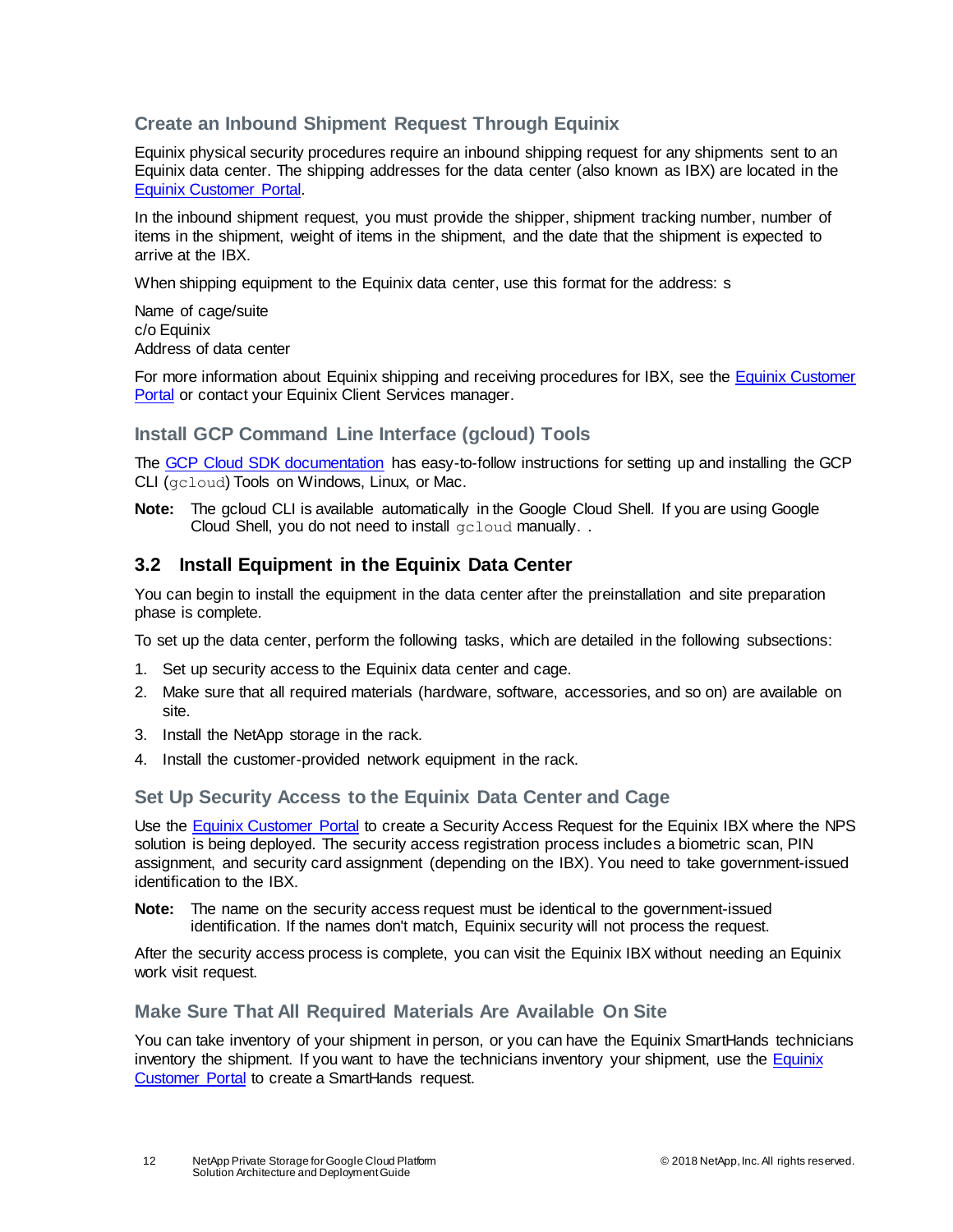#### **Install NetApp Storage in the Rack**

If you are using an Equinix cabinet in a shared cage, you can install NetApp storage yourself, or you can have a NetApp partner install it.

If you are using a dedicated Equinix cage, the racks in the cage must be installed. Use the [Equinix](https://portal.equinix.com/)  [Customer Portal](https://portal.equinix.com/) to create an Equinix SmartHands request to have the racks installed.

If you are having a NetApp partner install the storage, use the [Equinix Customer Portal](https://portal.equinix.com/) to create a work visit request for the partner engineers. The engineers must bring government-issued identification, and the names on the work visit request must match the government-issued identification.

Due to Equinix safety rules, the PDUs in the rack must be connected to Equinix power by an Equinix SmartHands technician. Use the [Equinix Customer Portal](https://portal.equinix.com/) to create a SmartHands request to connect the PDUs.

#### **Install Customer-Provided Network Equipment in the Rack**

The network equipment can be installed at the same time as the NetApp storage.

If the network equipment is installed at a different time, use the [Equinix Customer Portal](https://portal.equinix.com/) to create a work visit request for the partner engineers. The engineers must bring government-issued identification, and the names on the work visit request must match the government-issued identification.

## <span id="page-12-0"></span>**3.3 Provision Google Cloud Dedicated Interconnect**

To provision a Dedicated Interconnect network, perform the following tasks, which are detailed in the following subsections:

- 1. Order Google Cloud Dedicated Interconnect.
- 2. Order cross connects from Equinix.
- 3. Test the Dedicated Interconnect connections.
- 4. Create VPC.
- 5. Create VLAN attachments and establish BGP sessions.
- **Note:** The Dedicated Interconnect provisioning process can be completed via the GCP Console web interface. Most steps in the provisioning process can be completed via the gcloud CLI in the Google Cloud Shell. This document uses goloud steps where applicable.

#### **Order Google Cloud Dedicated Interconnect**

To order the Google Cloud Dedicated Interconnect, complete the following steps:

- **Note:** A Google account and internet browser software installed on an internet-connected computer are required.
- 1. On the computer where the internet browser software is installed, go to [https://console.cloud.google.com](https://console.cloud.google.com/) and click Activate Google Cloud Shell.

The Google Cloud Shell opens in a new browser tab.

2. In the Google Cloud Shell, run the following command to create a new project:

gcloud projects create << project-id>> --name="<< project-name>>'

Where:

 <<project-id>> (for example, netapp-dev) is the ID for the project you want to create. Project IDs must start with a lowercase letter and can contain lowercase ASCII letters, digits, or hyphens. Project IDs must be between 6 and 30 characters and must be unique.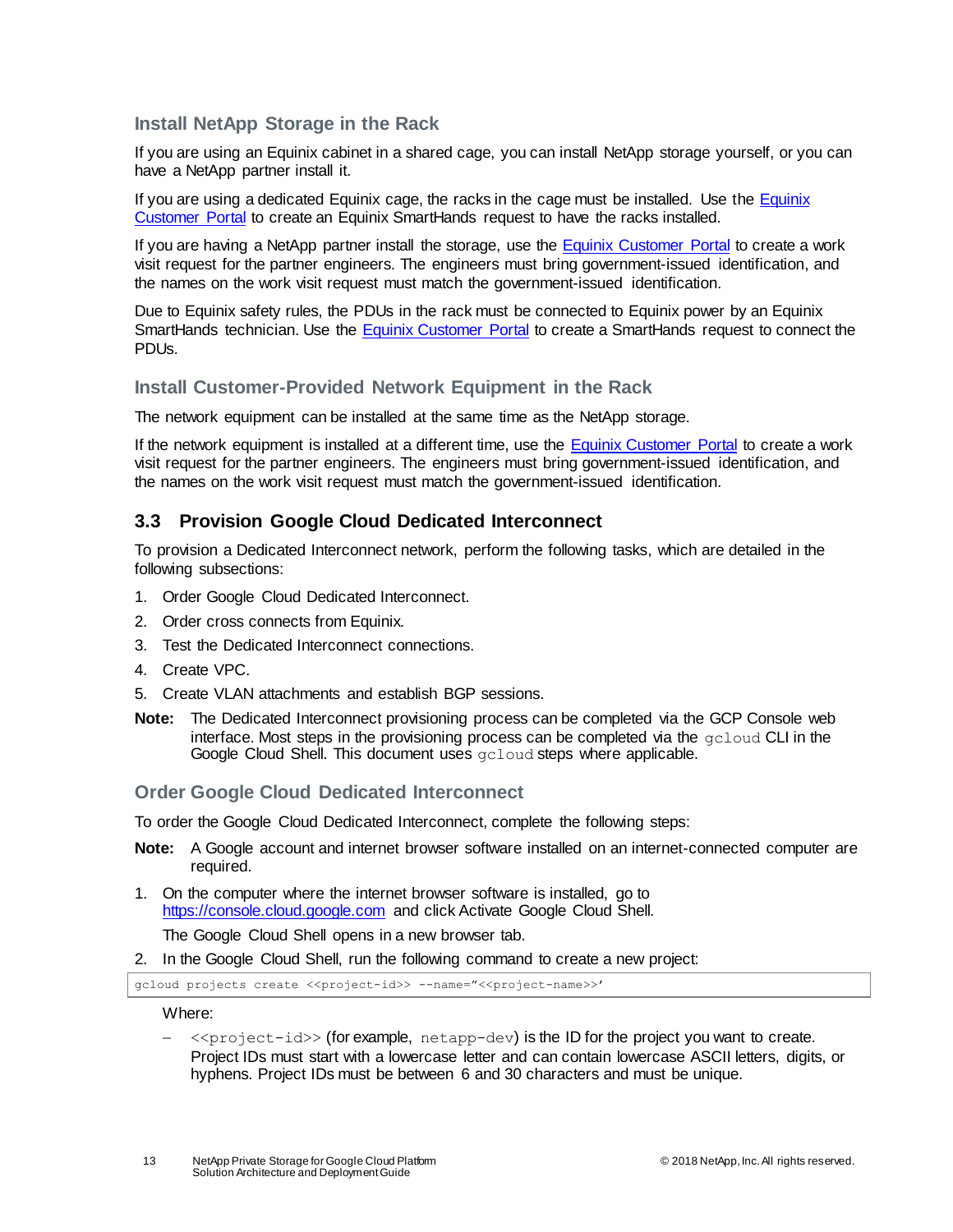- $\leq$ project-name>> (for example, NetApp-Dev) is the name of the project. If you do not specify a project name, the default value is project-id.
- 3. After you create the project, run the following commands to order GCI Dedicated Interconnect connections that will be used in a redundant configuration of two 10Gbps GCI connections:

```
gcloud compute interconnects create <<pri-gci-name>> \
    --customer-name "<<customer-name>>" \
    --description "<<gci-link-description>>" \
  --interconnect-type IT PRIVATE \
   --link-type LINK TYPE ETHERNET 10G LR \
   --location <<gci-location>> \
    --requested-link-count 1 \
    --noc-contact-email <<customer-email>>
gcloud compute interconnects create <<sec-gci-name>> \
    --customer-name "<<customer-name>>" \
    --description "<<gci-link-description>>" \
   --interconnect-type IT PRIVATE \
   --link-type LINK TYPE ETHERNET 10G LR \
   --location << gci-location>> \
    --requested-link-count 1 \
    --noc-contact-email <<customer-email>>
```
Where:

- <<pri-gci-name>> (for example, nps-dev-pri) is the name of the first GCI Dedicated Interconnect connection.
- <<customer-name>> (for example, NetApp) is the name of the customer for the letter of authorization.
- <<gci-link-description>> (for example, iad-zone1-1-pri) is the description of the GCI Dedicated Interconnect connection.
- $-$  <<gci-location>> (for example, iad-zone1) is the name of the GCI Interconnect location. The list of names is on the [Colocation Facility Locations](https://cloud.google.com/interconnect/docs/concepts/colocation-facilities) webpage.
- <<customer-email>> is the e-mail address to which the letter of authorization should be sent.
- <<sec-gci-name>> (for example, nps-dev-sec) is the name of the second GCI Dedicated Interconnect connection.

## **Order Cross Connects from Equinix**

To order cross connects from Equinix, complete the following steps:

- 1. Use the [Equinix Customer Portal](https://portal.equinix.com/) to create a cross-connect request to the GCP for a 10Gbps connection. Equinix uses the letter of authorizations sent by e-mail from Google to patch a cross connect from the GCP point-of-presence to the demarcation panel in the cage.
	- **Note:** If you have any questions about how to submit a cross-connect request, contact your Equinix client services manager.
- 2. For each Dedicated Interconnect cross connect, patch an SMF duplex cable from the demarcation panel where the cross connect is patched to the network equipment in the cage or cabinet.
- 3. After the cross connect is patched, schedule a network turn up by using the [Equinix Customer Portal](https://portal.equinix.com/) or through your Equinix client services manager.

## **Test Dedicated Interconnect Connections**

Before you can use the Dedicated Interconnect connections, Google must verify that the cross connects are working. For each connection, Google sends IP configuration information that must be applied to the customer-provided network equipment. Google performs the following tests:

Tests light levels by using the test IP addresses.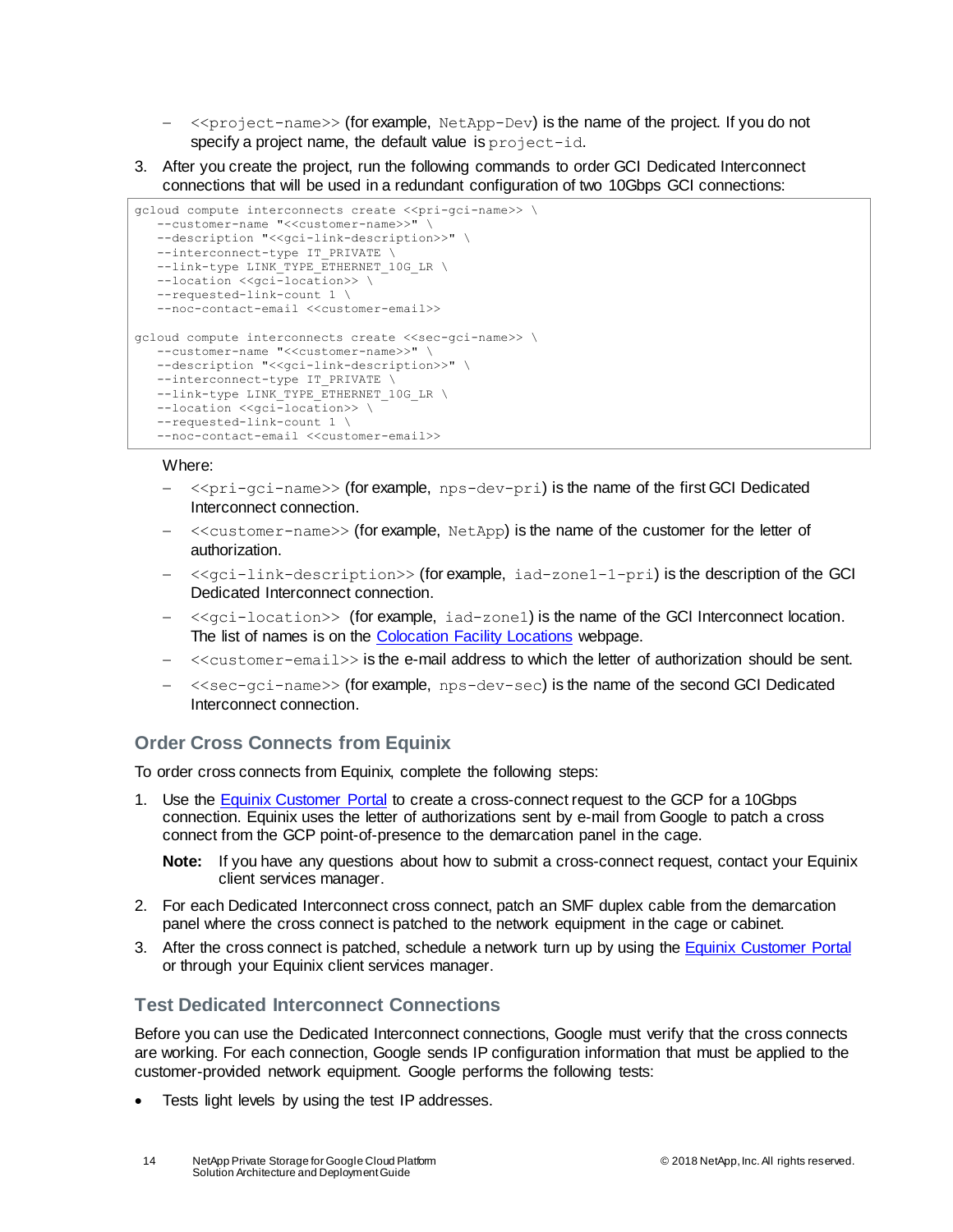• After the first test passes, Google tests connectivity with the final IP addresses.

Here are the steps for each test.

- 1. For the first test, complete the following steps:
	- a. Log in to the primary customer-provided network equipment.
	- b. Create a port channel interface.
	- c. Configure the IP address on the port channel interface and assign the port patched into the primary Dedicated Connect cross connect to the port channel:

```
config t
int port-channel <<po-num>>
no switchport
ip address <<pri-link-addr>>/30
no shutdown
int eth << pri-port>>
no switchport
port-channel << po-num>> mode active
no shutdown
end
exit
```
- 2. Log in to the secondary customer-provided network equipment and complete the following steps:
	- a. Create a port channel interface.
	- b. Configure the IP address on the port channel interface and assign the port patched into the secondary Dedicated Connect cross connect to the port channel.

config t

```
int port-channel <<po-num>>
no switchport
ip address <<sec-link-addr>>/30
no shutdown
int eth <<sec-port>>
no switchport
port-channel <<po-num>> mode active
no shutdown
end
exit
```
#### Where:

- $\langle$ pri-port>> is the port on the primary customer-provided network equipment where the primary GCI Dedicated Interconnect connection is patched.
- $\langle \langle \text{pri-link-addr}\rangle \rangle$  is the test IP address assigned to the primary Dedicated Interconnect connection.
- $-$  <  $\leq$  sec-port>> is the port on the secondary customer-provided network equipment where the secondary Dedicated Interconnect connection is patched.
- $-$  <<sec-link-addr>> is the test IP address assigned to the primary Dedicated Interconnect connection.
- Note: If one or more of the connections fail the first test, refer to the [Google Cloud](https://cloud.google.com/interconnect/docs/how-to/dedicated/troubleshooting) Dedicated [Interconnect Troubleshooting Guide.](https://cloud.google.com/interconnect/docs/how-to/dedicated/troubleshooting)

After the connections pass the first test, Google sends an e-mail with the production peering addresses for each connection.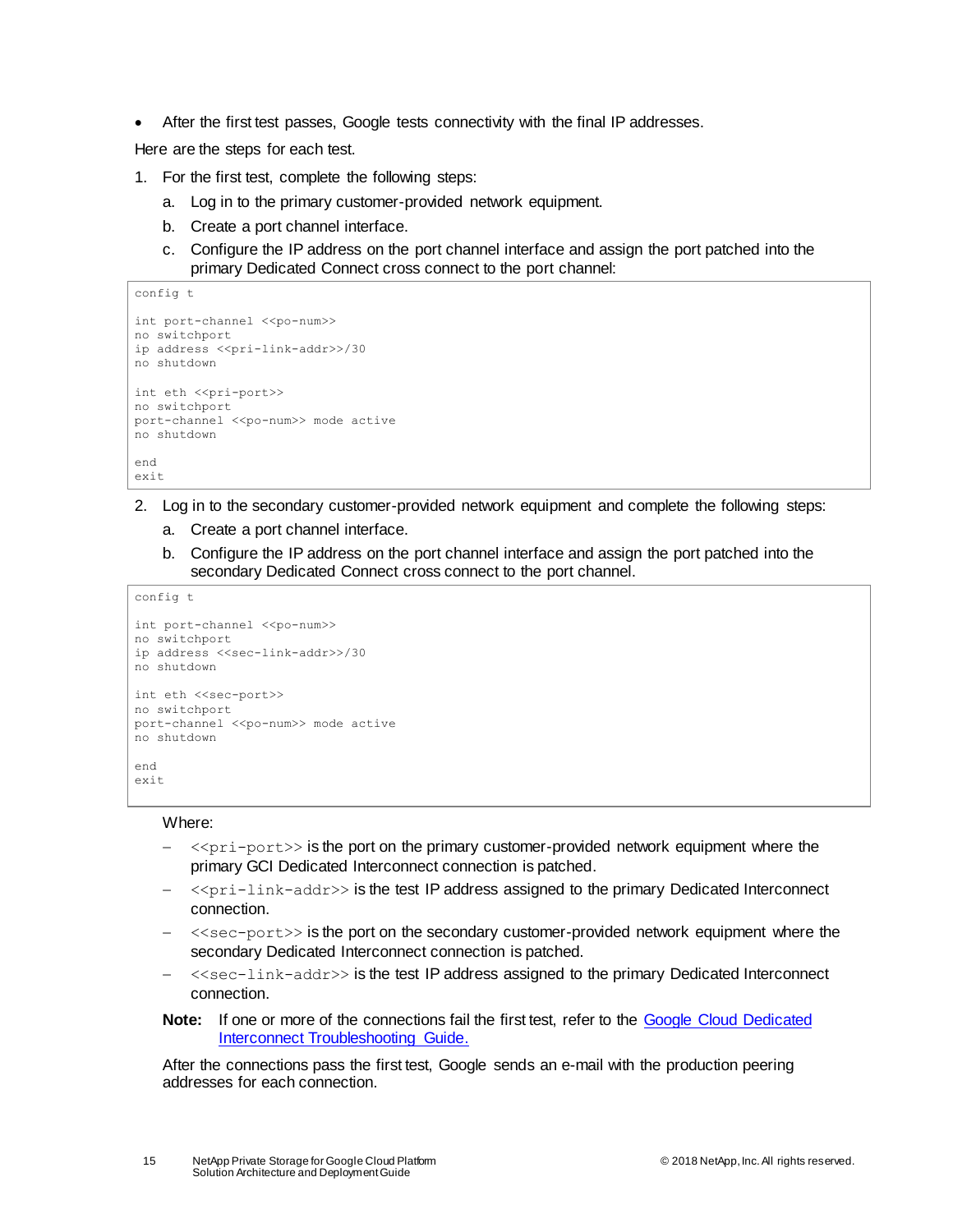- 3. Remove the test IP addresses from the port-channel interfaces on the primary and secondary customer-provided network equipment.
- 4. Configure the production peering IP address on the primary customer-provided network equipment by running the following commands:

```
config t
interface port-channel <<po-num>>
no switchport
no ip address
ip address << pri-production-peering-IP>>>/30
no shutdown
```
Where:

- <<pri-production-peering-IP>> is the production peering IP address provided by GCP for your primary interconnect.
- 5. Configure the production peering IP address on the secondary customer-provided network equipment by running the following commands:

```
config t
interface port-channel <<po-num>>
no switchport
no ip address
ip address <<sec-production-peering-IP>>/30
no shutdown
```
Where:

- <<sec-production-peering IP>> is the production peering IP address provided by GCP for your secondary interconnect.
- 6. After all the tests have passed, run the following command to view the status of the Dedicated Interconnect connections:

gcloud compute interconnects list

The output of the command should show the interconnects in an  $\circ$ s  $\land$ ACTIVE for operational status:

| NAME        | LOCATION    | OPERATIONAL STATUS ADMIN ENABLED |      |
|-------------|-------------|----------------------------------|------|
| nps-dev-pri | iad-zone1-1 | OS ACTIVE                        | True |
| nps-dev-sec | iad-zone2-1 | OS ACTIVE                        | True |

## **Create VPC**

There are two types of VPC networks: auto mode and custom mode. Auto-mode VPCs start with a single subnet in a specific region using a predefined address space.

For more information about GCP VPC, see the [GCP Virtual Private Cloud \(VPC\) Overview](https://cloud.google.com/compute/docs/vpc/)  [documentation.](https://cloud.google.com/compute/docs/vpc/)

For more information about creating a GCP VPC, see the [GCP Using VPC Networks documentation.](https://cloud.google.com/compute/docs/vpc/using-vpc) 

In the Google Cloud Shell, run the following command to create an auto-mode VPC:

gcloud compute networks create <<vpc-name>> --mode auto

Where:

- $\langle \langle v \rangle$   $\langle v \rangle$  is the name of the VPC (for example, nps-vpc). As a reminder, a VPC is a global resource and can contain subnets assigned to multiple regions.
- **Note:** The IP address space and gateway for the us-east 4 subnet for auto-mode VPCs are:  $10.150.0.0/20$  and  $10.150.0.1$ . This subnet is created automatically.
- **Note:** The complete list of auto-mode VPC network IP ranges can be found here: [https://cloud.google.com/compute/docs/vpc/#subnet-ranges.](https://cloud.google.com/compute/docs/vpc/#subnet-ranges)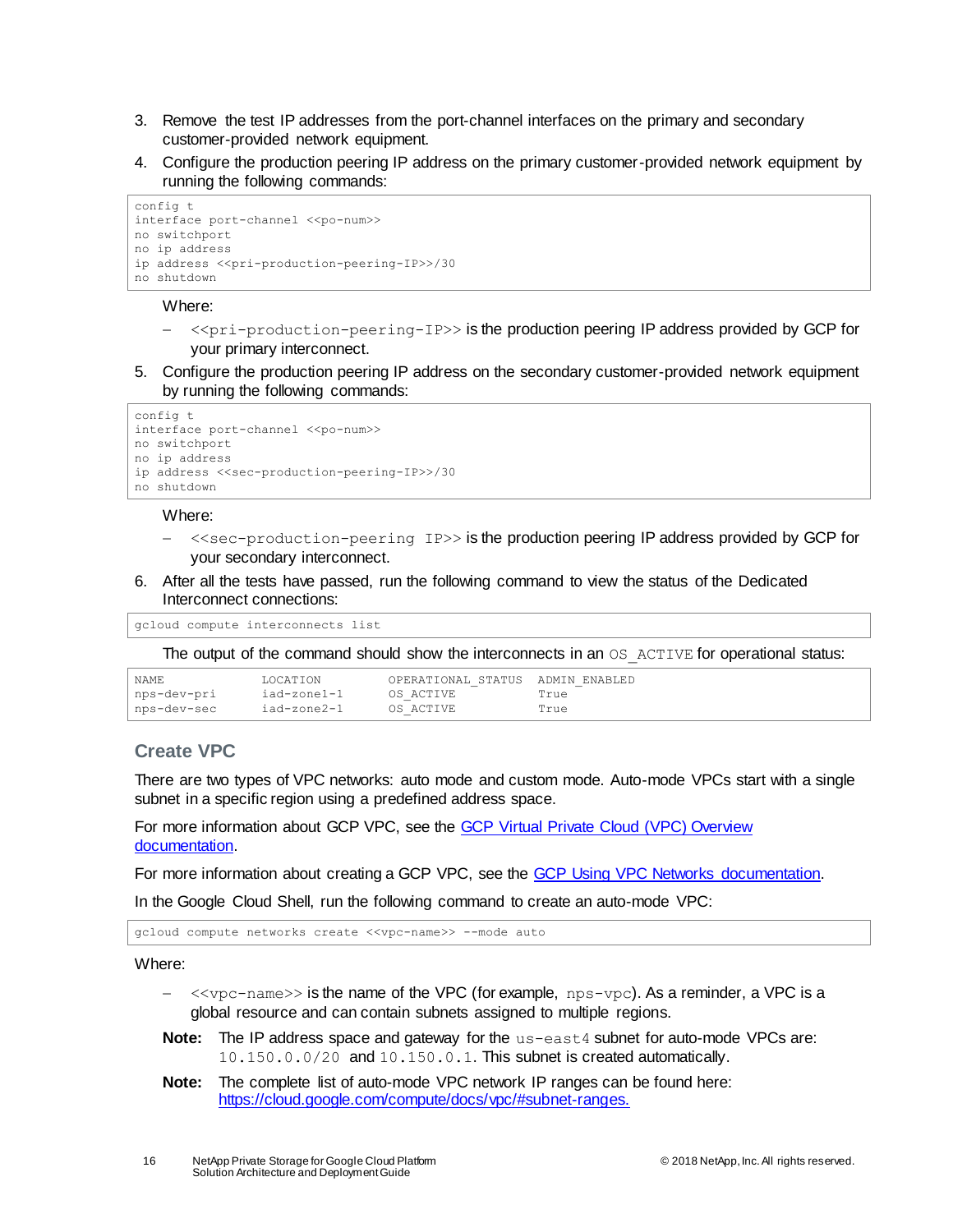#### <span id="page-16-0"></span>**Create VLAN Attachments and Establish BGP Sessions**

VLAN attachments on a Cloud Interconnect control which VPCs can connect to NetApp storage. Creating a VLAN attachment on a Cloud Interconnect automatically allocates a VLAN on the interconnect and provides BGP peering IP addresses. Each VLAN attachment is associated with a Cloud Router (which must exist before the VLAN attachment is created) in the region to which you want to establish connectivity.

For more information about VLAN attachments, see the Google Cloud [Dedicated Interconnect Creating](https://cloud.google.com/interconnect/docs/how-to/dedicated/creating-vlan-attachments)  [VLAN Attachments documentation.](https://cloud.google.com/interconnect/docs/how-to/dedicated/creating-vlan-attachments)

To create VLAN attachments and establish BGP sessions. complete the following steps:

1. Create cloud routers in the regions and VPCs to where you want to connect your NetApp storage. Run the following commands in the Google Cloud Shell:

gcloud compute routers create rtr-nps-pri --asn 64530 --network nps-vpc --region us-east4 gcloud compute routers create rtr-nps-sec --asn 64530 --network nps-vpc --region us-east4

2. After the Cloud Routers have been created, create VLAN attachments on both the primary and secondary interconnects:

```
gcloud compute interconnects attachments create att-nps-east4-pri --interconnect nps-dev-pri --
router rtr-nps-pri --region us-east4
gcloud compute interconnects attachments create att-nps-east4-sec --interconnect nps-dev-sec --
router rtr-nps-sec --region us-east4
```
3. Describe the VLAN attachments created in step 2 to retrieve the VLAN IDs and BGP peering addresses:

```
gcloud compute interconnects attachments describe att-nps-east4-pri –region us-east4
gcloud compute interconnects attachments describe att-nps-east4-sec –region us-east4
```
4. The output of these commands displays information similar to the following sample output:

**Note:** Make a note of the CloudRouterIPAddress, customerRouterIPAddress, and the 802.1q tag, because this information is required in subsequent steps.

```
cloudRouterIpAddress: 169.254.159.105/29
creationTimestamp: '2017-12-19T12:23:17.440-08:00'
customerRouterIpAddress: 169.254.159.106/29
id: '4474849221594631130'
interconnect: https://www.googleapis.com/compute/v1/projects/netapp-dev/global/interconnects/nps-
dev-pri
kind: compute#interconnectAttachment
name: att-nps-east4-pri
operationalStatus: OS_ACTIVE
privateInterconnectInfo:
  tag8021q: 1000
region: https://www.googleapis.com/compute/v1/projects/netapp-dev/regions/us-east4
router: https://www.googleapis.com/compute/v1/projects/netapp-dev/regions/us-east4/routers/rtr-
nps-pri
selfLink: https://www.googleapis.com/compute/v1/projects/netapp-dev/regions/us-
east4/interconnectAttachments/att-nps-east4-pri
```
5. From the VLAN attachment description, retrieve the link local IP address (cloudRouterIpAddress) that you need to assign to your Cloud Routers and attach to the assigned VLAN. In the Google Cloud Shell, run the following commands to create an interface on the Cloud Router associated with your primary interconnect:

```
gcloud compute routers add-interface rtr-nps-pri –-region us-east-4 –-ip-address 
<<cloudRouterIpAddress pri>> --mask-length 29 –-interface-name nps-east4-pri --interconnect-
attachment att-nps-east4-pri
```
Where: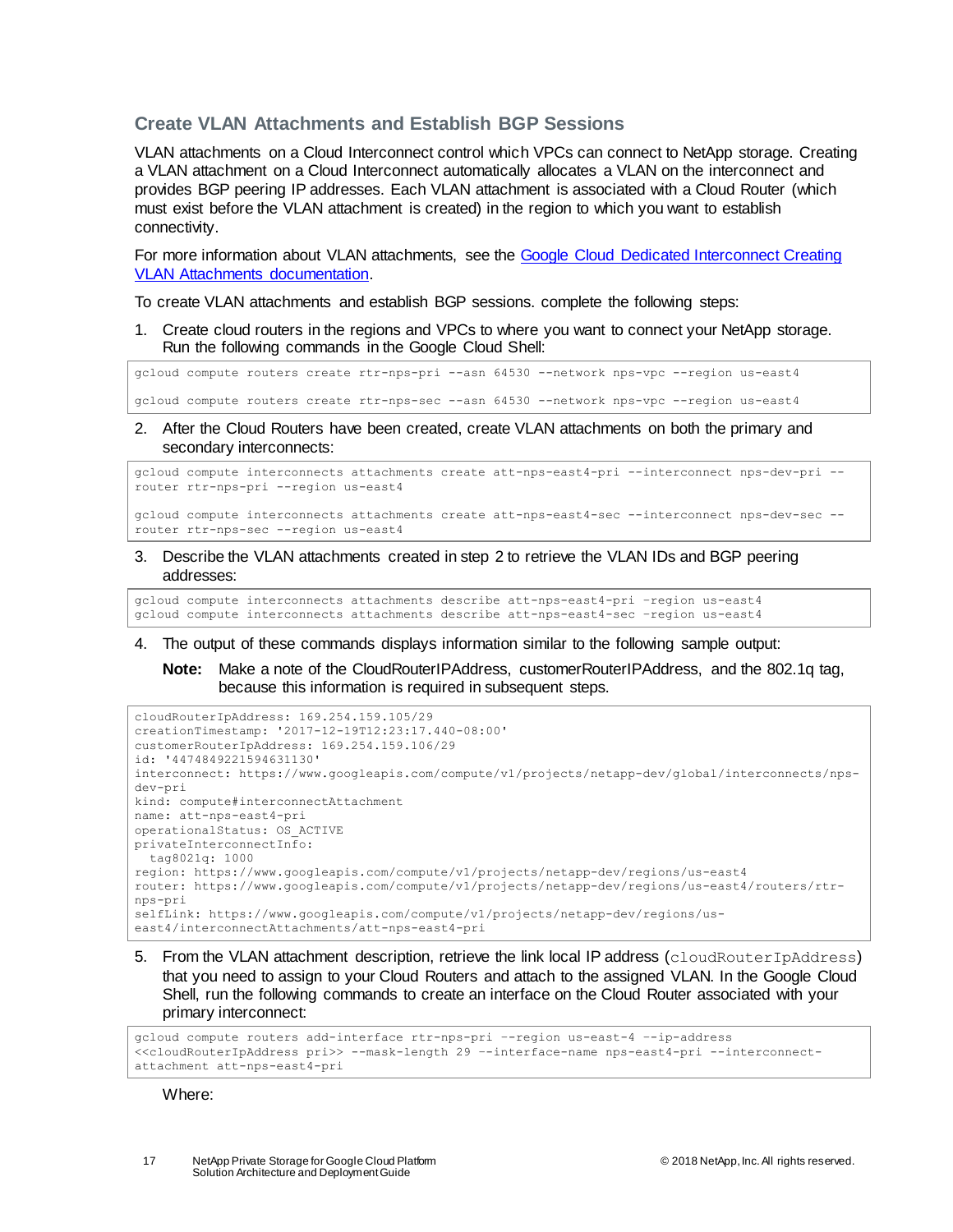- <<cloudRouterIpAddress pri>> i**s the IP address referenced as cloudRouterIpAddress in** the primary interconnect VLAN attachment description.
- 6. Repeat step 5 to create an interface on the Cloud Router associated with your secondary interconnect:

```
gcloud compute routers add-interface rtr-nps-sec –-region us-east-4 –-ip-address 
<<cloudRouterIpAddress sec>> --mask-length 29 -–interface-name nps-east4-sec --interconnect-
attachment att-nps-east4-sec
```
Where:

- <<cloudRouterIpAddress sec>> is the IP address referenced as cloudRouterIpAddress in the secondary interconnect VLAN attachment description.
- 7. To complete the Cloud Router setup, use the customerRouterIpAddress that you retrieved from your VLAN attachment to assign the BGP peer for your Cloud Router. The customerRouterIpAddress is assigned to a VLAN interface on the customer-provided network equipment in section 3.4. Run the following command in the Google Cloud Shell:

```
gcloud compute routers add-bgp-peer rtr-nps-pri --interface nps-east4-pri --region us-east4 –-
peer-name bgp-nps-east4-pri –-peer-ip-address <<customerRouterIPAddress pri>> --peer-asn <<peer-
asn>>
```
Where:

- <<customerRouterIpAddress pri>> is the IP address referenced as customerRouterIpAddress in the primary interconnect VLAN attachment description.
	- $\langle$   $\langle$  peer-asn  $\rangle$  is the ASN of the first customer-provided network equipment.

8. Repeat step 7 for the Cloud Router associated with the secondary interconnect:

```
gcloud compute routers add-bgp-peer rtr-nps-sec --interface nps-east4-sec --region us-east4 --
peer-name bgp-nps-east4-sec –-peer-ip-address <<customerRouterIPAddress sec>> --peer-asn <<peer-
asn>>
```
Where:

- <<customerRouterIpAddress sec>> is the IP address referenced as customerRouterIpAddress in the secondary interconnect VLAN attachment description.
- <<peer-asn> is the ASN of the second customer-provided network equipment.
- 9. Verify the configuration of the Cloud Router by using the Cloud Shell:

gcloud compute routers describe rtr-nps-pri –-region us-east4

The output should be similar to the following sample output:

```
bgp:
   asn: 64530
bgpPeers:
- interfaceName: nps-east4-pri
  ipAddress: 169.254.159.105
  name: bgp-nps-east4-pri
  peerAsn: 64514
  peerIpAddress: 169.254.159.106
creationTimestamp: '2017-12-19T12:06:58.386-08:00'
id: '271963318591475597'
interfaces:
- ipRange: 169.254.159.105/29
  linkedInterconnectAttachment: https://www.googleapis.com/compute/v1/projects/netapp-
dev/regions/us-east4/interconnectAttachments/att-nps-east4-pri
  name: nps-east4-pri
kind: compute#router
name: rtr-nps-pri 
network: https://www.googleapis.com/compute/v1/projects/netapp-dev/global/networks/nps-vpc
region: https://www.googleapis.com/compute/v1/projects/netapp-dev/regions/us-east4
selfLink: https://www.googleapis.com/compute/v1/projects/netapp-dev/regions/us-east4/routers/rtr-
nps-pri
```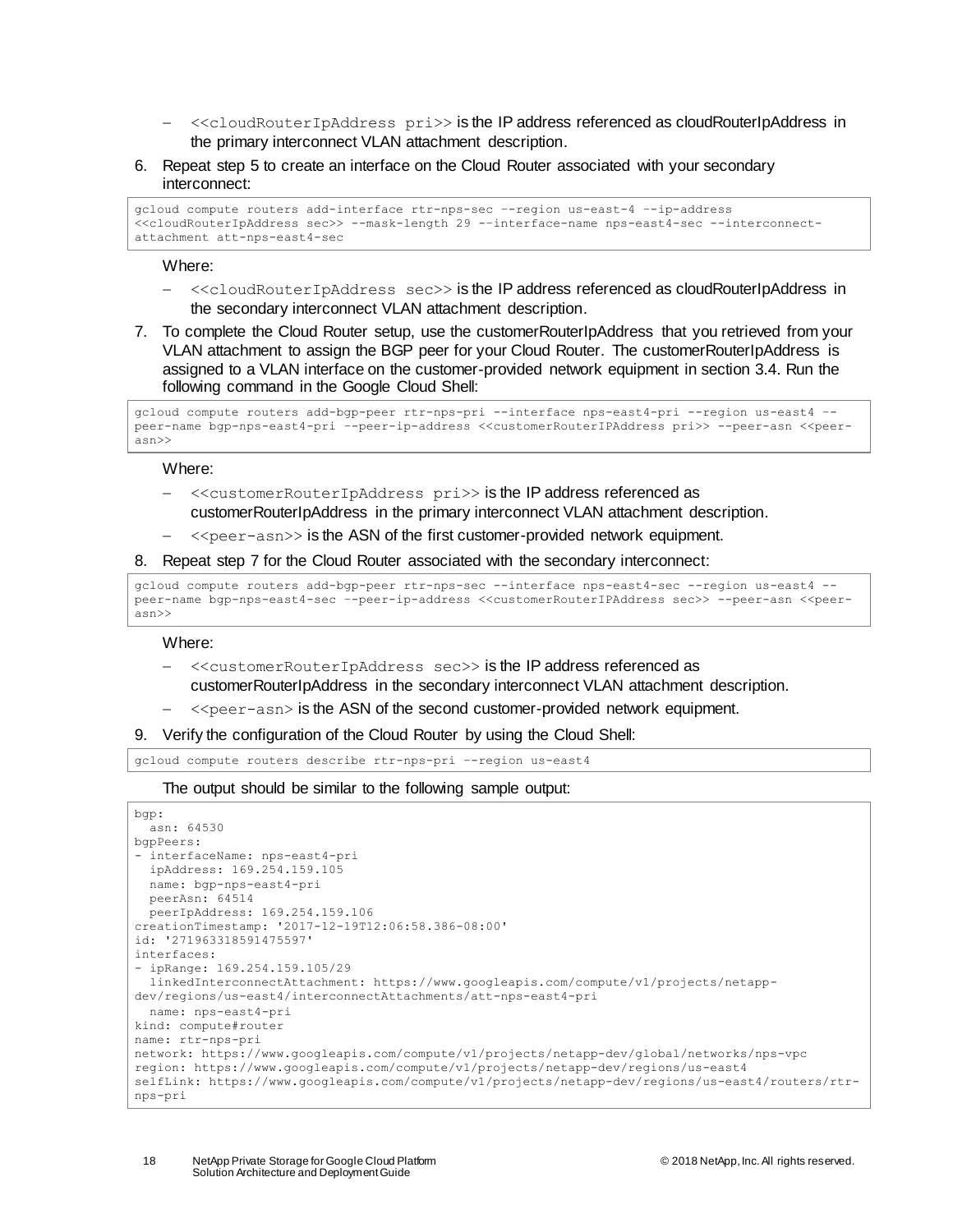## <span id="page-18-0"></span>**3.4 Set Up the Customer Network Switch**

At this stage, the customer-provided network equipment can be configured. As previously noted, customers can provide any brand or model layer 3 network switch that meets the following requirements:

- Supports the BGP (licensed and enabled)
- Has at least one 9/125 SMF 1Gbps or 10Gbps port available
- Has 1000BASE-T Ethernet ports
- Supports 802.1Q VLAN tags
- Supports 802.3ad LACP

To set up the customer's network switch, complete the following steps:

- 1. Create and configure a VLAN interface.
- 2. Create and configure virtual routing and forwarding (VRF) instances.
- 3. Configure a new BGP peer session.

**Note:** See the switch manufacturer's documentation for specific configuration commands.

#### **Sample Switch Commands**

The following sample commands are for a Cisco Nexus switch running NX-OS:

```
configure terminal 
vrf-context <<vrf-name>>
vlan <<pri-vlan-id>>
interface vlan << pri-vlan-id>>
vrf member <<vrf-name>>
description "VLAN for att-nps-east4-pri" 
ip address <<customerRouterIpAddress-pri>>/29
ip address <<local-subnet-gateway-address>>/<<cidr>> secondary 
exit
router bgp <<asn>>
vrf <<vrf-name>>
address-family ipv4 unicast
network <<local-subnet>>/<<cidr>>>>>>
exit
neighbor <<cloudRouterIpAddress>> remote-as <<cloudRouterASN>>
address-family ipv4 unicast
exit
ebgp-multihop 4
exit
end
copy running-config startup-config
```
#### Where:

- $-$  <<vrf-name>> is the VRF name.
- <<pri-vlan-id>> is the VLAN ID from the VLAN attachment on the primary interconnect.
- <<customerRouterIPAddress-pri>> is the IP address referenced as customerRouterIpAddress in the primary interconnect VLAN attachment description.
- <<local-subnet-gateway-address>> is the gateway address of the local subnet used by the NetApp SVM.
- $-$  <<cidr>> is the CIDR number for the local SVM subnet.
- $\langle\langle a_{\rm SD} \rangle$  is the ASN of the local network.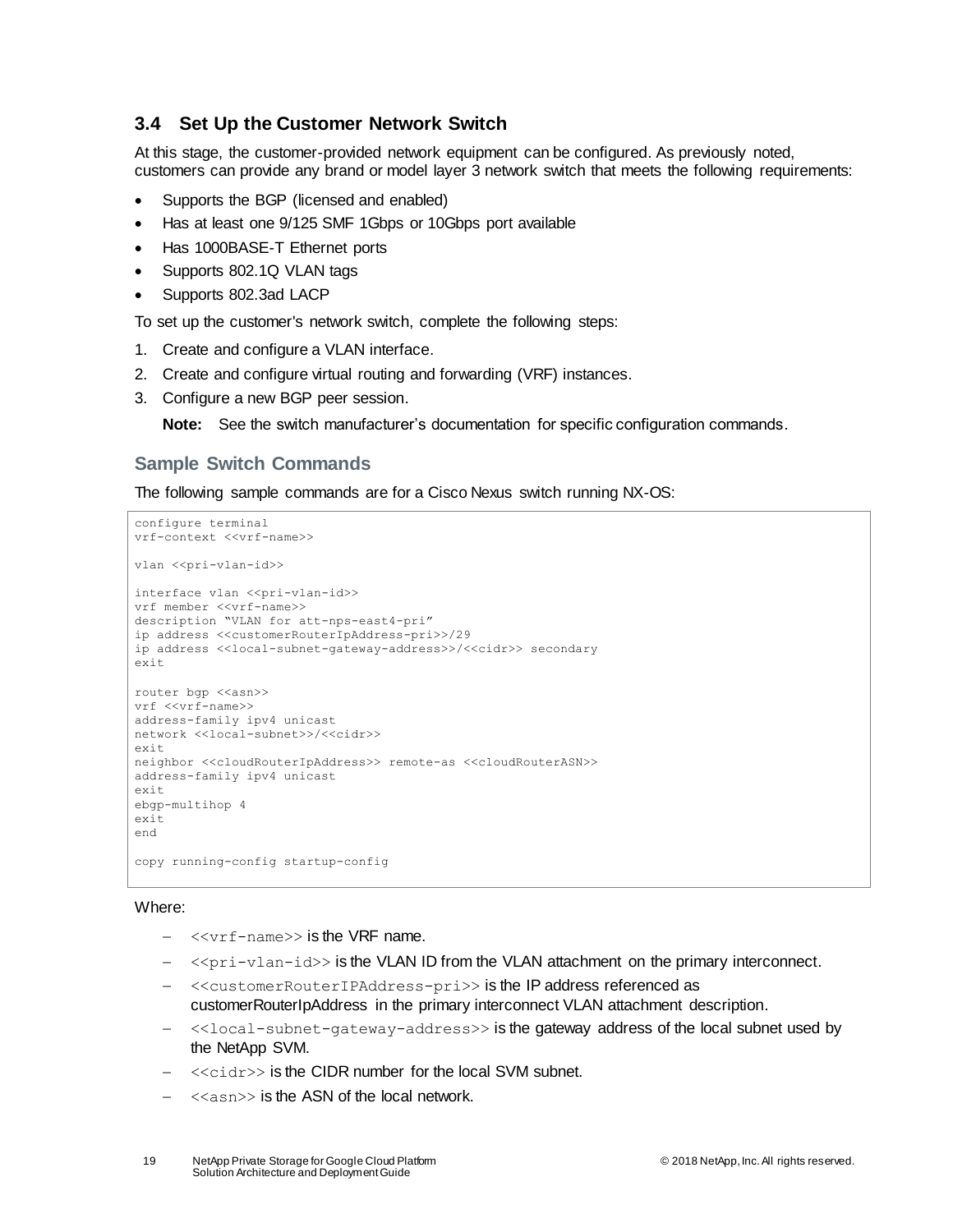- **Note:** The value of the ASN of the local network must match the ASN supplied to the Cloud Router as <<peer asn>> (see step 7 in the Create VLAN Attachments and Establish BGP [Sessions](#page-16-0) section).
- <<local-subnet>> is the local subnet network.
- <<cloudRouterIpAddress>> is the IP address referenced as cloudRouterIpAddress in the primary interconnect VLAN attachment description.
- <<cloudRouterASN>> is the ASN assigned to the primary Cloud Router.

## **Sample Switch Configuration**

The following sample switch configuration is for a Cisco Nexus switch running NX-OS:

```
vrf context vrf-100
vlan 100
vrf member vrf-1000
interface vlan 100
  no shutdown
  vrf member vrf-100
  no ip redirects
  ip address 169.254.159.106/29
  ip address 192.168.100.1/28 secondary
router bgp 64514
vrf vrf-100
  address-family ipv4 unicast
  network 192.168.100.0/28
neighbor 169.254.159.105 remote-as 64530
  address-family ipv4 unicast
```
## <span id="page-19-0"></span>**3.5 Configure NetApp Storage**

The configuration [parameters of the NetApp storage are from the IP NetApp Private Storage for GCP](#page-10-1) address plan (see

[Table 1\)](#page-10-1).

To configure the NetApp storage, complete the following steps:

- 1. Create VLAN interface ports on cluster nodes.
- 2. Create a storage virtual machine (SVM) on the cluster.
- 3. Create logical interfaces (LIFs) on the SVM that uses the VLAN interface ports:
	- a. Management LIF
	- b. CIFS/NFS LIF
	- c. iSCSI LIFs

## <span id="page-19-1"></span>**3.6 Test Connections and Protocol Access**

To verify and test the GCI Dedicated Interconnect network connection and in the NPS/GCP environment, complete the following tasks, which are detailed in the following subsections:

- 1. Prepare GCP VM instance.
- 2. Test network connectivity.
- 3. Test iSCSI protocol connectivity.
- 4. Verify iSCSI LUN access.
- 5. Verify SMB protocol connectivity.
- 6. Verify NFS protocol connectivity.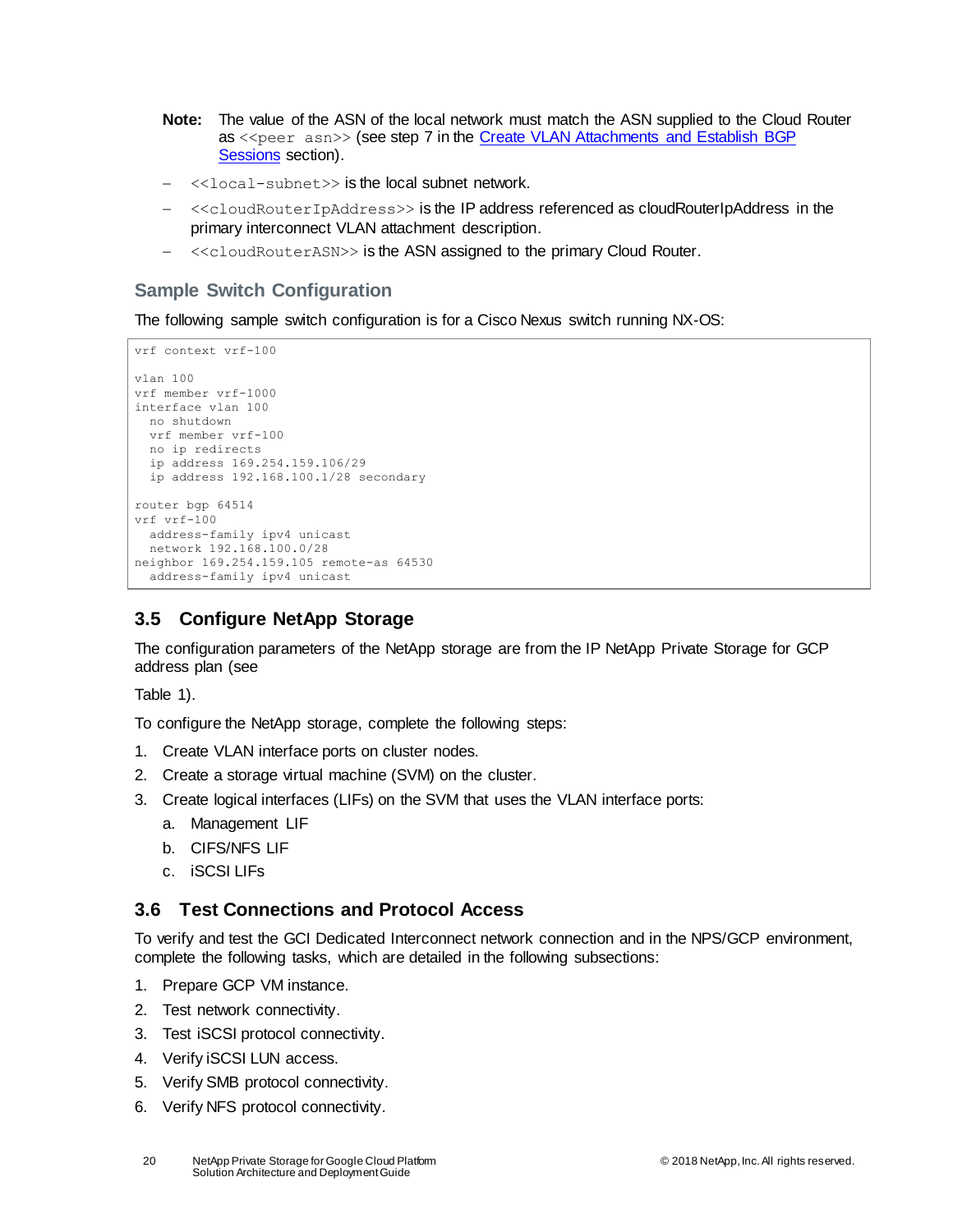#### 7. Test AutoSupport.

#### **Prepare GCP Virtual Machine Instance**

A Google Compute Engine instance must be created in the VPC where your Cloud Routers exist.

If you know how to deploy a GCE instance, you can skip to step 2.

1. Provision a GCE instance in the VPC either by using the Google Cloud Console or by running the following command in the Google Cloud Shell:

```
gcloud compute instances create <<instance-name>> --zone <<zone>> --machine-type <<machine-type>> 
--network <<network>>
```
#### Where:

- <<instance-name>> is the name of your GCE instance.
- <<zone>> is the zone in which you want to create your instance, ideally located in the same region as your Dedicated Interconnects.
- $\leq$   $\leq$   $\leq$   $\leq$   $\leq$   $\leq$   $\leq$   $\leq$   $\leq$   $\leq$   $\leq$   $\leq$   $\leq$   $\leq$   $\leq$   $\leq$   $\leq$   $\leq$   $\leq$   $\leq$   $\leq$   $\leq$   $\leq$   $\leq$   $\leq$   $\leq$   $\leq$   $\leq$   $\leq$   $\leq$   $\leq$   $\leq$   $\leq$   $\leq$   $\leq$   $\leq$  standard-1.
- $-$  <<network>> is the VPC network that contains your Cloud Routers.

The command output should be similar to the following example:

```
Created [https://www.googleapis.com/compute/v1/projects/netapp-dev/zones/us-east4-
a/instances/test].
NAME ZONE MACHINE_TYPE PREEMPTIBLE INTERNAL_IP EXTERNAL_IP STATUS
test us-east4-a n1-standard-1 10.150.0.3 35.188.248.77 RUNNING
```
- 2. Log in to the GCE instance provisioned in step 1. Use an SSH client to connect to a Linux instance, or use an RDP client to connect to a Windows instance.
	- For more information about how to connect to a Linux instance, see the GCP [GCE](https://cloud.google.com/compute/docs/instances/connecting-to-instance)  [documentation.](https://cloud.google.com/compute/docs/instances/connecting-to-instance)
	- For more information about how to connect to a Windows instance, see the GCP [GCE](https://cloud.google.com/compute/docs/instances/windows/connecting-to-windows-instance)  [documentation.](https://cloud.google.com/compute/docs/instances/windows/connecting-to-windows-instance)

#### **Test Network Connectivity**

To test network connectivity, complete the following steps:

Use the ping utility on the GCP VM instance to verify network connectivity. On the VM, run the following command to ping the SVM network gateway on your switch in Equinix:

```
ping <<svm-gateway>>
```
#### Where:

 <<svm-gateway>> is the IP address of the layer 3 interface on your switch in Equinix (for example, 192.168.100.1)

The output of the command looks similar to this example:

```
Pinging 192.168.100.1 with 32 bytes of data:
Reply from 192.168.100.1: bytes=32 time=2ms TTL=251
Reply from 192.168.100.1: bytes=32 time=1ms TTL=251
Reply from 192.168.100.1: bytes=32 time=1ms TTL=251
Reply from 192.168.100.1: bytes=32 time=1ms TTL=251
Ping statistics for 192.168.100.1:
   Packets: Sent = 4, Received = 4, Lost = 0 (0% loss),
Approximate round trip times in milli-seconds:
    Minimum = 1ms, Maximum = 2ms, Average = 1ms
```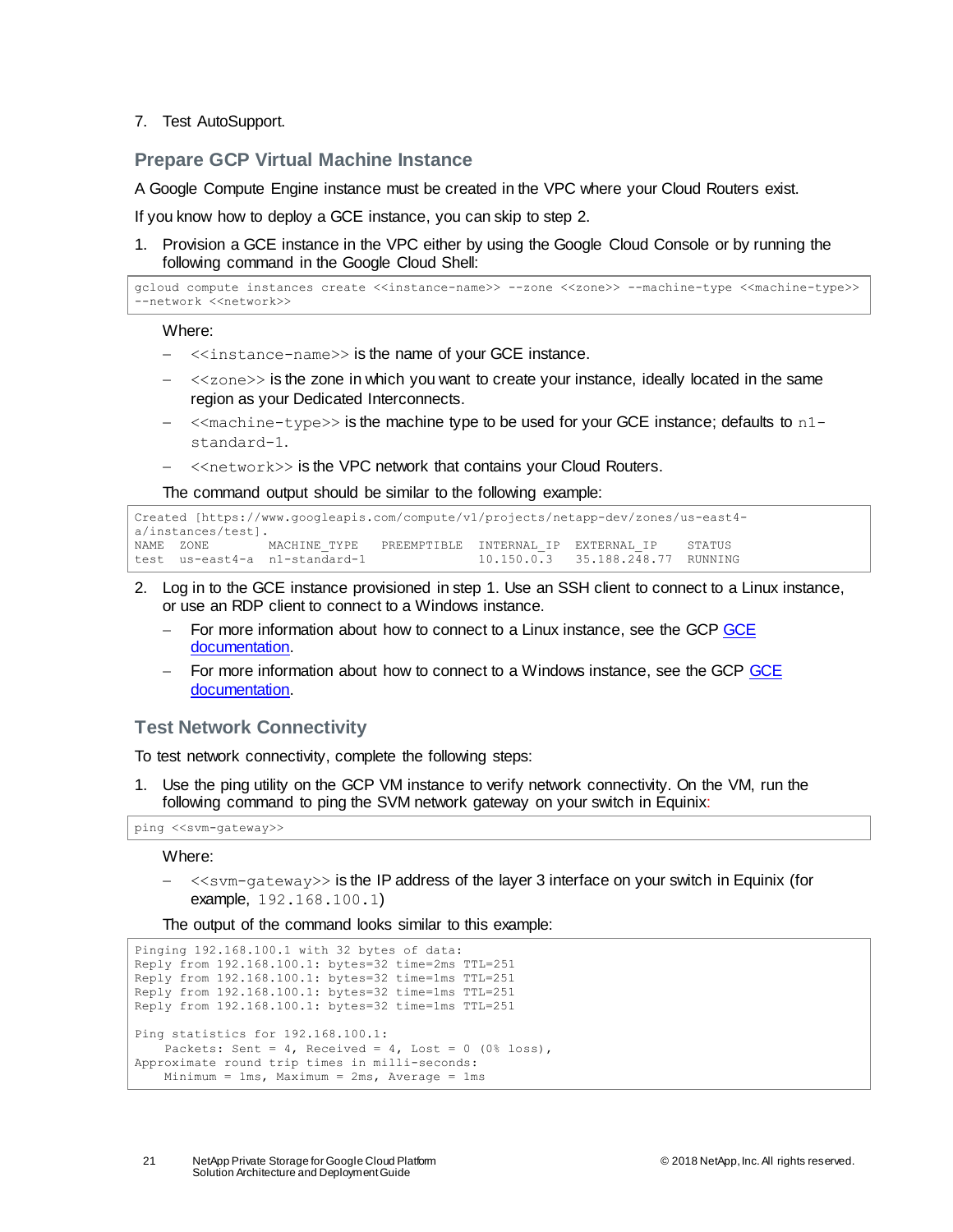**Note:** On the first ping attempt, there might be one or two dropped packets. However, after the first attempt, there should be no dropped packets.

**Note:** The output of the ping command varies based on the operating system used.

2. On the VM, run the following command to ping the NetApp SVM LIF:

```
ping <<svm-lif>>
```
Where:

 $\langle\langle\sin^{-1}1f\angle\rangle\rangle$  is the IP address of the network interface on the NetApp SVM (for example, 192.168.100.2).

The output of the command looks similar to this example:

```
Pinging 192.168.100.2 with 32 bytes of data:
Reply from 192.168.100.2: bytes=32 time=2ms TTL=251
Reply from 192.168.101.2: bytes=32 time=1ms TTL=251
Reply from 192.168.100.2: bytes=32 time=1ms TTL=251
Reply from 192.168.100.2: bytes=32 time=1ms TTL=251
Ping statistics for 192.168.100.2:
   Packets: Sent = 4, Received = 4, Lost = 0 (0% loss),
Approximate round trip times in milli-seconds:
    Minimum = 1ms, Maximum = 2ms, Average = 1ms
The output of the ping command will vary on the operating system used.
```
## **Test iSCSI Protocol Connectivity**

To test iSCSI protocol connectivity, complete the following steps:

- 1. Use the iSCSI software initiator on your GCP VM instance to establish iSCSI sessions to the iSCSI LIFs created in section 3.5.
	- **Note:** For information about how to establish an iSCSI session, see the documentation for the operating system of the GCP VM instance.
	- **Note:** See the SAN Administration Guide on the [NetApp Support website](https://mysupport.netapp.com/) for the version of ONTAP that you are using on the NPS storage system.
- 2. The positive outcome for the test is that an iSCSI session has been successfully established from the iSCSI software initiator on the GCP VM instance to the iSCSI LIF on the NPS storage.

#### **Verify iSCSI LUN Access**

To verify iSCSI LUN access, complete the following steps:

- 1. From a local administration host, or from the GCP VM instance, create an aggregate, flexible volume, LUN, and igroup by using the ONTAP CLI or NetApp OnCommand® System Manager software.
	- **Note:** The commands and/or workflows to create these storage primitives depend on the version of ONTAP used on the NPS storage system.
	- **Note:** See the SAN Administration Guide on the [NetApp Support website](https://mysupport.netapp.com/) for the version of ONTAP that you are using on the NPS storage system.
- 2. After configuring the NetApp storage, use iSCSI tools on the GCP VM instance to discover the iSCSI LUN (for example, iscsiadm, Windows ISCSI control panel application, and so on).
	- **Note:** For more information about how to discover the iSCSI LUN, see the documentation for the operating system of the GCP VM instance.
- 3. After the iSCSI LUN has been discovered by the GCP VM instance, create a file system on the LUN and mount the file system.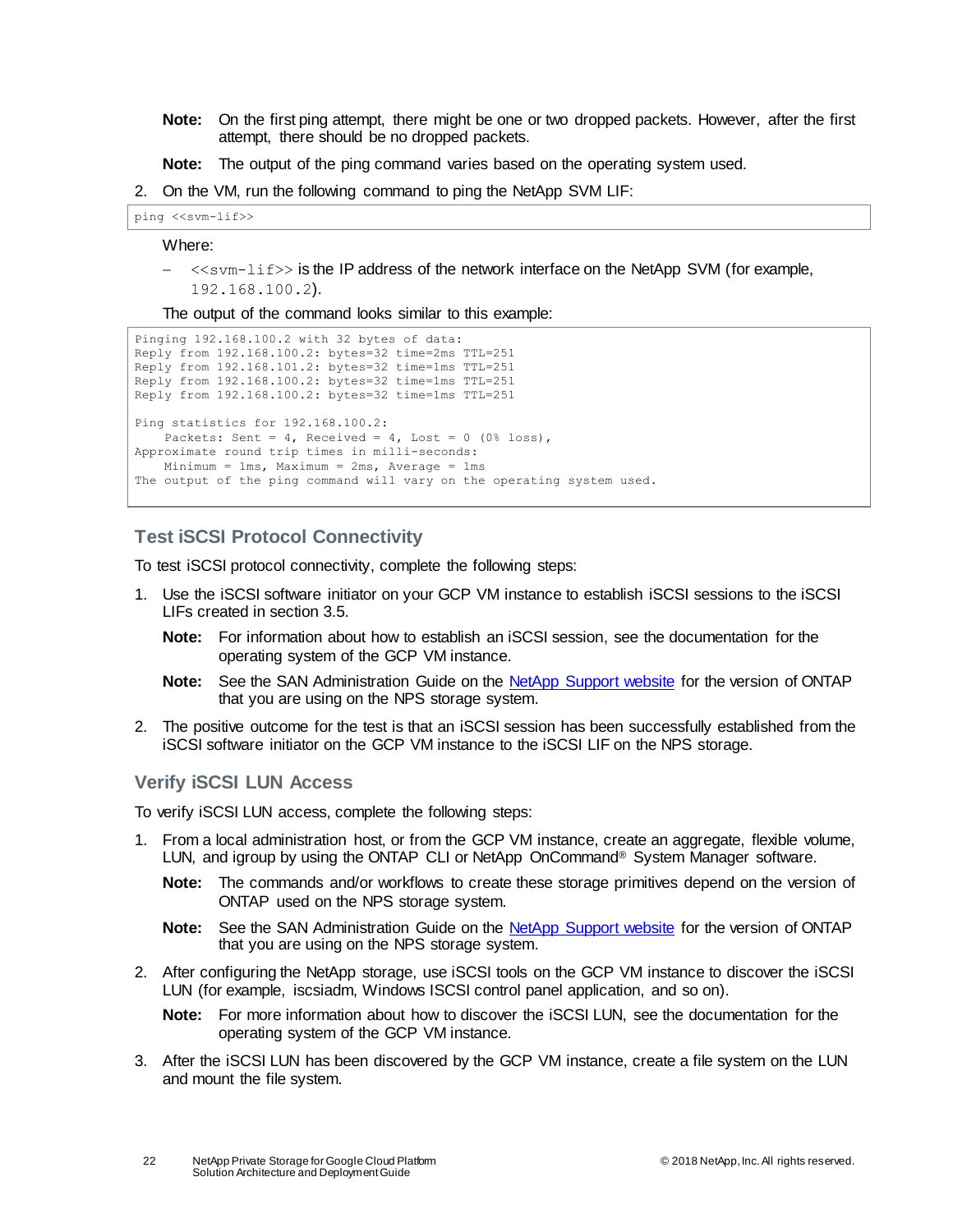- **Note:** For more information about how to discover the iSCSI LUN, see the documentation for the operating system of the GCP VM instance.
- 4. Use the CD utility on your GCP VM instance connected to the iSCSI LUN. Write a text file and save it to the iSCSI LUN.

**Note:** For more information about how to write and save a file, see the documentation for the operating system of the GCP VM instance.

5. The positive outcome for this test is that you can access the LUN file system and write a file to it.

#### **Verify SMB Protocol Connectivity**

To verify SMB protocol connectivity, complete the following steps.

- **Note:** To perform this test, you need a GCP VM instance running the Windows operating system deployed into the VPC that is connected to the GCI Dedicated Interconnect. If you do not have a Windows VM instance deployed, deploy one before you begin.
- 1. From a local administration host, or from the GCP VM instance, create a flexible volume and junction point on the NPS storage.

**Note:** See the File Access Management Guide for CIFS on the [NetApp Support website](https://mysupport.netapp.com/) for the version of ONTAP that you are using on the NPS storage system.

- 2. After creating the SMB share, use the GCP VM instance to access the share. Write a text file and save it to the SMB share.
- 3. The positive outcome for this test is that you can access the SMB share and write a file to it.

#### **Verify NFS Protocol Connectivity**

To verify NFS protocol connectivity, complete the following steps.

- **Note:** To perform this test, you need a GCP VM instance running the Linux operating system deployed into the VPC that is connected to the GCI Dedicated Interconnect. If you do not have a Linux VM instance deployed, deploy one before you begin.
- 1. From a local administration host, or from the Linux VM instance, create a flexible volume and junction point on the NPS storage.
	- **Note:** See the File Access Management Guide for NFS on the [NetApp Support website](https://mysupport.netapp.com/) for the version of ONTAP that you are using on the NPS storage system.
- 2. After creating the NFS export, use the GCP VM instance to mount the export. Write a text file and save it to the NFS export.
- 3. The positive outcome for this test is that you can access the NFS export and write a file to it.

## **Test AutoSupport**

For NetApp AutoSupport® to work, the NetApp storage must have access to the internet or to a mail host that has access to the internet. You can accomplish this in one of the following ways:

- Set up a mail host in the VPC that is connected to the storage.
- Set up a network connection to the internet in the colocation where the storage is located.
- Set up a network connection back on premises over a VPN or MPLS connection.
	- **Note:** See the System Administration Guide on the [NetApp Support website](https://mysupport.netapp.com/) for the version of ONTAP that you are using on the NPS storage system.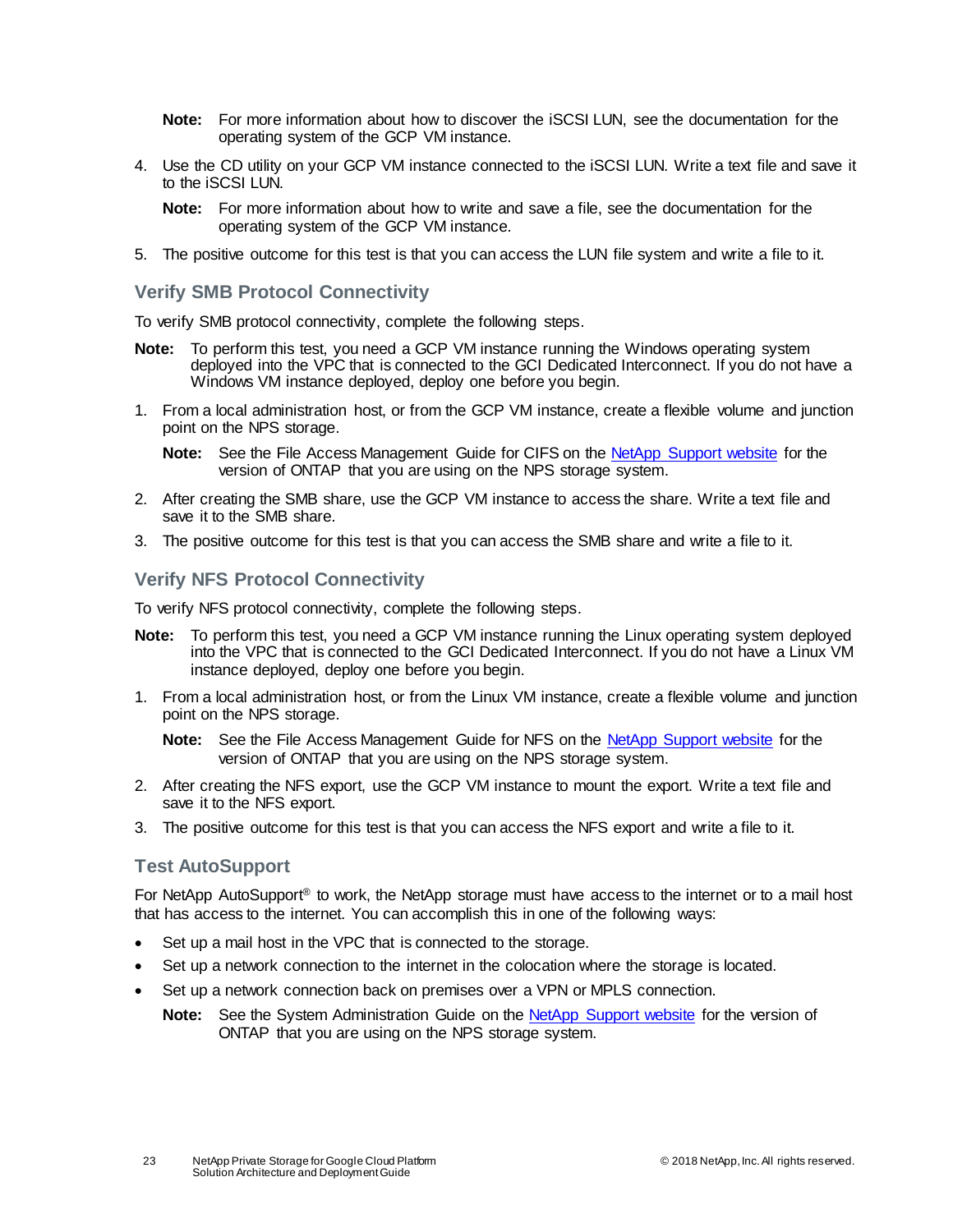## <span id="page-23-0"></span>**3.7 Performance Testing Guidelines**

The concepts underlying performance testing with NetApp Private Storage for GCP are similar to those for performance testing in other environments. The following sections describe considerations to take into account when conducting performance testing in the NetApp Private Storage for GCP solution environment.

## **Goals of Performance Testing**

Performance tests are used to validate the performance of the storage, network, and computing resources, given a specific workload that is an estimate of a real-world workload.

All architectures have limits to their performance. The goal of performance testing is not to see how much load you can put in the environment before things break. Instead, the goal is to follow an iterative, deliberate process that results in data that can be plotted and analyzed so that architects can anticipate performance based on a given workload (that is, performance curves).

## **NetApp Storage Considerations for Performance Testing**

The considerations for sizing NetApp storage are the same in the NetApp Private Storage for GCP solution architecture as in typical deployments of NetApp storage. NetApp storage requires the following considerations:

- **Number and type of NetApp controllers.** Are the number and type of controllers used in the testing appropriate for the performance testing?
- **Number and type of disks in the aggregates.** Do the number and type of disks in the aggregate used in the testing have enough IOPS and storage capacity for the testing?
- **NetApp Flash Cache caching.** Are Flash Cache™ adapters installed in the storage controller nodes?
- **Cluster-node network connectivity.** What is the bandwidth of network connections, and how many connections are used to connect the storage to the network equipment in the Equinix colocation data center that is connected to the GCP?

## **Network Equipment Considerations for Performance Testing**

The considerations for the network equipment in the NetApp Private Storage for GCP solution architecture are the same as those in typical network environments. The network equipment requires the following considerations:

- **Available CPU and memory.** Does the switch that is being used have enough resources to support the performance testing? Adding more workload to an oversubscribed network switch might contribute to invalid performance testing results.
- **Network ports used.** What is the bandwidth of GCI Dedicated Interconnect network connections (10Gbps), and what is the number of connections used to connect to the storage and to GCP? Is there enough bandwidth available to accommodate a performance test?

## **GCP Considerations for Performance Testing**

It is important to understand how the components of the GCP can affect performance testing. The following considerations apply to the GCP:

• **GCI Dedicated Interconnect network connection.** Is there enough bandwidth available to accommodate performance testing? Contention for network bandwidth can affect performance testing results. Be sure that there is enough network bandwidth to support the testing.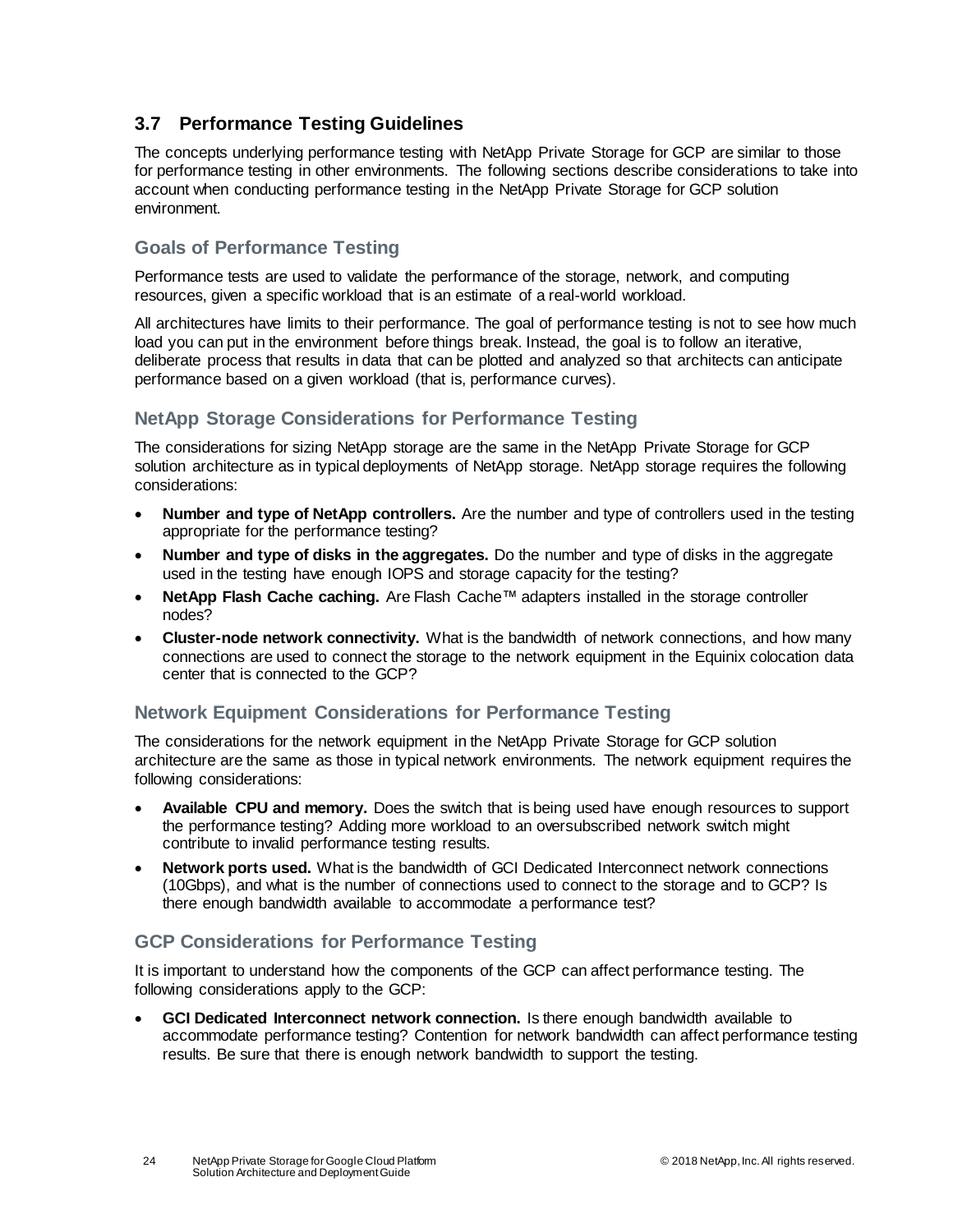• **GCP VM machine type.** Verify that you are using the proper instance type for performance testing. GCP throttles network throughput for smaller instance types and allocates more network bandwidth for larger instance types. Having the correct instance type is critical for a successful performance test.

## **Load-Generation and Monitoring Tools Used for Performance Testing**

The load-generation and monitoring tools used for performance testing in the NetApp Private Storage for GCP solution architecture are the same as those used in typical NetApp storage environments. Consider the following guidelines:

- **Know which tool you want to use.** Each tool has advantages and disadvantages. Understanding the correct tool for your performance testing can provide more accurate test results.
- **Know your workload.** What kind of workload will you be testing? Understanding the I/O patterns of the workloads you are testing helps make it possible to configure the load generation tool correctly so that the testing can accurately model the performance.
- **Monitor the stack.** Implement monitoring for the computing, network, and storage resources so that bottlenecks can be identified. Collect performance data from each stack so that analysis can provide a more complete picture of how the NetApp Private Storage for GCP solution architecture is performing.

## <span id="page-24-0"></span>**Where to Find Additional Information**

To learn more about the information described in this document, refer to the following documents and/or websites:

• Google Cloud Platform Dedicated Interconnect Documentation <https://cloud.google.com/interconnect/docs/>

## <span id="page-24-1"></span>**Version History**

| <b>Version</b><br><b>Date</b> |              | Document Version History |
|-------------------------------|--------------|--------------------------|
| Version 1.0                   | January 2018 | Initial Release          |